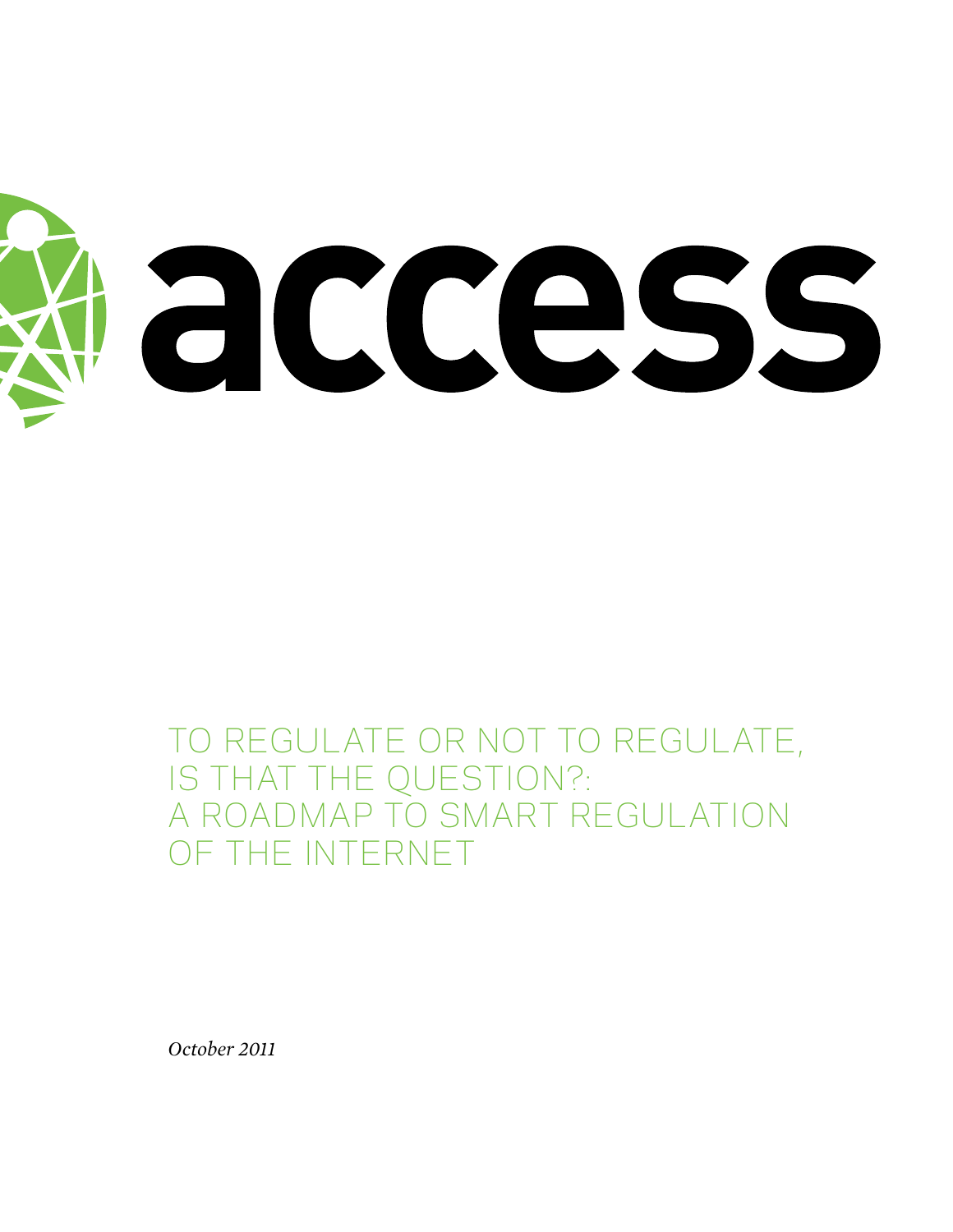

# TABLE OF CONTENTS

| <b>EXECUTIVE SUMMARY</b>       |    |
|--------------------------------|----|
| NATIONAL SECURITY / CYBERCRIME |    |
| <b>FILTERING</b>               | 16 |
| COPYRIGHT ENFORCEMENT          | 21 |
| RIGHT TO INTERNET ACCESS       | 26 |
| CONCLUSION                     | 31 |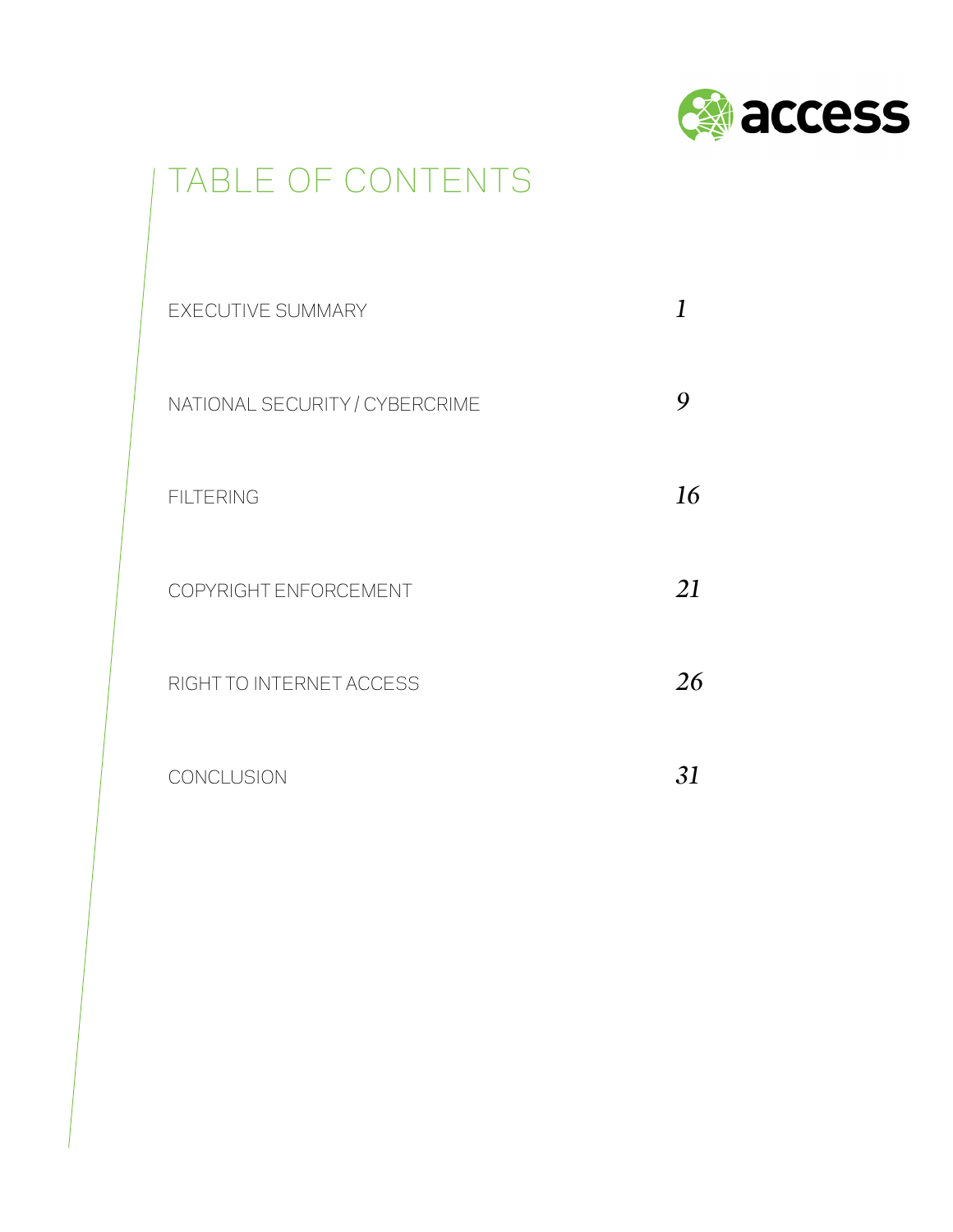

# executive summary

The question whether to regulate or not to regulate the internet is a complex and nuanced one, and does not yield a binary answer. Just like the "offline" world, internet usage is governed by laws and regulations. Yet, online protections of user rights often lag behind those incorporated in offline; indeed, the internet's decentralized infrastructure does not lend itself well to clear rules of governance or regulation. Technological change outpaces the speed at which policy and regulations can be made, and the consequences of technological policy decisions are often difficult to predict.

Nevertheless, the novelty of the internet, its force, as well as the considerable challenges it poses on governments trying to control it, has given voice to calls to "regulate the internet." What that means exactly, if regulation is indeed necessary, and what it should look like, is the subject of serious debate. This discussion paper aims to contribute to that debate during a timely moment of introspection about what the internet has brought us and what it can bring in the future.

While all actors have an important role to play in the realization of human rights, national governments are primarily responsible for defending these rights, protecting against violations of them (by States and other actors), and taking appropriate steps to investigate and redress abuses. These international obligations apply online as they do offline, but governments, politicians, corporations, judiciaries, and civil society are increasingly uncertain about what their roles are in the digital arena.

Given that the success of today's internet has been achieved with a comparatively limited level of regulation, Access believes it important that policy makers tread carefully and err on the side of not regulating the internet. But the question is not really to regulate or not to regulate, but rather: what does a roadmap to light-handed, user-centric regulation look like?

While government efforts to regulate the internet have certainly become more frequent in recent years, these policies tend to focus on addressing "the problems" with the internet, an approach that relies on criminalizing activities. Given the many difficulties with enforcing laws on the internet, which will be discussed below, such frameworks precipitate the inclusion of increasingly draconian means to "ensure" compliance. However, critically missing in this approach is a focus on the fundamental freedoms of the users of the internet, and the important role that the internet plays in facilitating the realization of human rights. The notable exception to this trend in internet governance, is the Civil Rights Framework currently making its way through the Brazilian Congress. This proposed law takes a rights-based approach to internet policy, and is an example of the importance and the great potential of multistakeholder involvement on policy-making.1

In order to facilitate an understanding of regulation on the internet, this paper draws on five themes that often permeate policy discussions on regulation: privacy, national security and cybercrime, filtering and censorship, copyright enforcement, and the right to access the internet. There is necessarily much overlap between these topics. At the same time, the interaction between the various topics underlines the interwoven makeup of the internet, and the inevitable consequences of a policy in one area on other areas.

At this critical juncture, it is vital that governments, corporations, and intergovernmental bodies, in conjunction with users, make the appropriate decisions about where regulation should take place (if at all), what that regulation should look like, and how to ensure that regulation works to the benefits of all and maintains the integrity of the internet. To that end, a series of guiding principles is set out below to help policy makers navigate the crafting of regulation in this nuanced and complex policy area.

# GUIDING PRINCIPI FS

Access believes that the driving force of, and indeed litmus test for, internet policy should be whether regulation will enable or protect users' ability to freely, fully, and safely participate in society, and whether it will ensure the ongoing openness, quality, and integrity of the internet. Furthermore, any regulation of the internet must be targeted, necessary,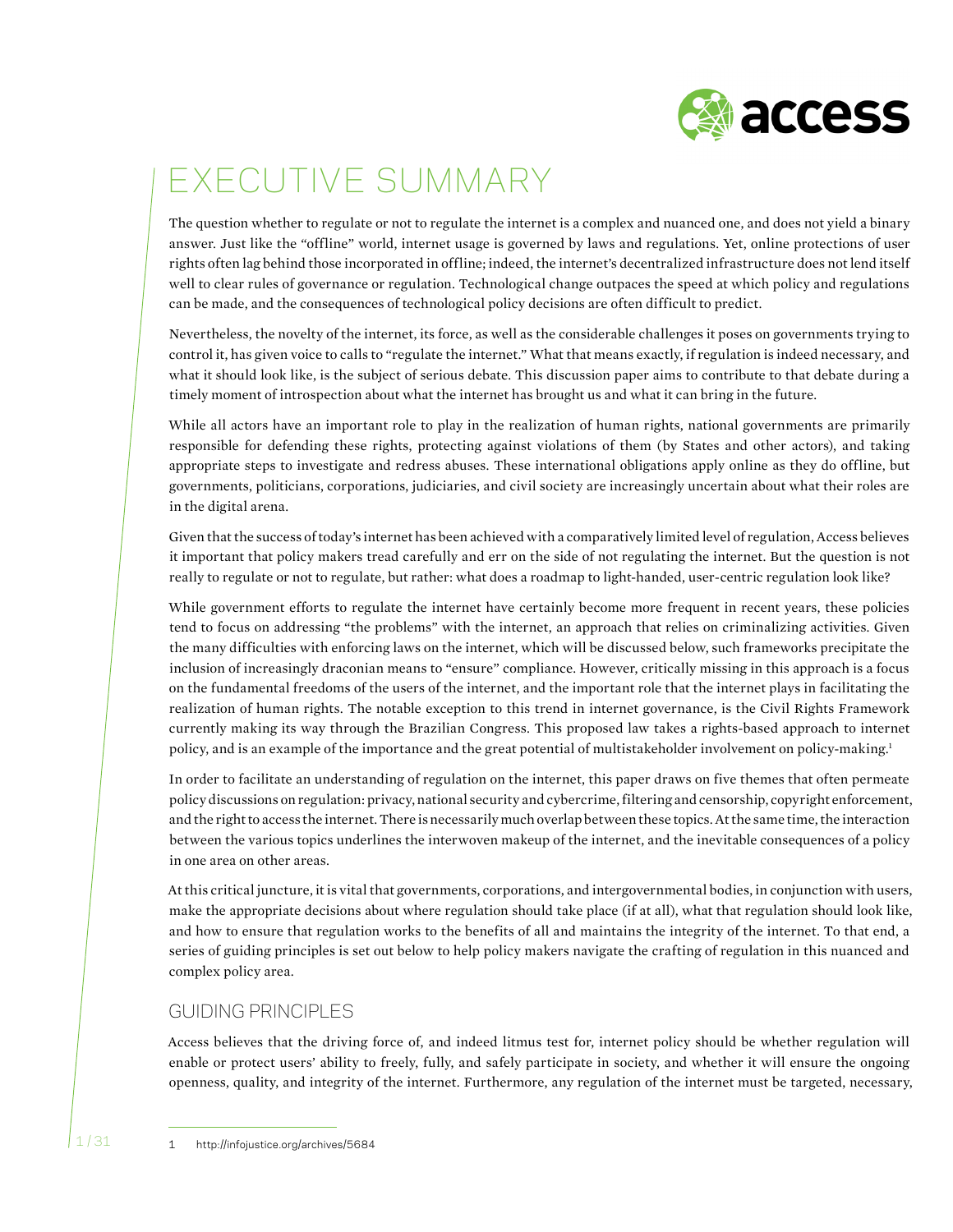proportionate to these goals, and achieved through the least restrictive means possible. With these maxims in mind, the questions of when and how to regulate the internet (if at all) should be informed by the following guidelines:

*Maximizing Openness:* Regulation cannot be wholesale. It must only be applied in the specific areas where it is deemed essential to further or maintain the openness, equality, and the integrity of the internet, and the greater realization of human rights. Access believes that the starting point of policy makers should be an unregulated internet, and when in doubt, they should err on the side of openness and the protection of the rights of users.

*Managing Jurisdiction:* As regulators seek to craft internet regulation based on offline legal frameworks — grounded in enforcing laws within physical geographic borders — they necessarily must confront the hyper mobility and globalization of online data. Thus, whenever States impose regulation on the internet, they need to be mindful of the effects on those outside of their borders and understand the practical limitations that national regulation can have in achieving a specific policy outcome.

*Avoiding Copycat Legislation:* States take inspiration from each other for regulatory frameworks, especially in new policy arenas, a tendency that is exacerbated by international treaties and trade agreements that oblige many States to enforce regulation on a wide segment of the economy. The adoption of flawed regulation that does not include relevant protections and safeguards or is insensitive to local context easily leads to dangerous copycat legislation.

*Preventing Mission, Technology, and Geography Creep:* The introduction of regulation to address one policy area may lead to its use in other areas, even when such measures would be disproportionate, or create significant risks for abuse. For example, monitoring frameworks (both legally and technologically) put in place to protect national security may easily fall victim to mission creep, and eventually be used to silence certain voices or track down copyright infringers. Similarly, filtering mechanisms imposed under the banner of countering child exploitation may also be used for weeding out undesired speech. Yet, once the door is opened to filtering and surveillance, there is a risk of "technology creep" as well, where increasingly invasive technologies will be developed or implemented to achieve the same "mission," which may have serious consequences for the human rights of internet users. Moreover, given the incredibly interconnected nature of the internet, national laws prescribing the filtering or removal of content can easily have adverse effects on sites and individuals in other jurisdictions. To these ends, internet policies must be: aimed at addressing specific challenges, narrowly targeted, and minimize their reach to what is strictly necessary, rather than risk curtailing the rights of all.

*Keeping Pace.* Keeping pace with developments is particularly difficult for technology regulation. Regulation in many jurisdictions may be decades old and ill equipped to deal with the contemporary landscape. Regulation may also easily become outdated even before it is finalized, thereby missing its target, stifling technological growth, and jeopardizing user rights. While retaining specificity, regulation should be flexible enough to protect basic rights as innovation occurs.

*Ensuring Transparency, Accountability, and Appealability.* As with every regulatory mechanism, transparency, accountability, and appealability are crucial. Given the potential of internet regulation to infringe upon a number of different rights, it is important to have public checks on those implementing regulation. For example, the pretense of fighting cybercrime may provide governments with a convenient cover for implementing repressive policies affecting individuals. It is important for state and non-state institutions regulating internet content and access to fully disclose all actions. Such steps need to be embedded in frameworks with independent (judicial) oversight and provide users affected with the ability to appeal regulatory case-decisions.

*Beware of Industry Self-Regulation.* The principles outlined here, which are targeted at governmental regulation of the internet, should also form the basis for any corporate self-regulatory approaches. While not all regulation needs to be state controlled, industry self-regulation must be not be a substitute for the State, particularly when it comes to the protection of human rights. Where corporations implement self-regulation, it is critical for it to be of the highest standard rather than reflecting a minimal compliance approach, and must be subject to adequate oversight by national governments, who ultimately are responsible for ensuring that the human rights of their citizens are respected and protected. Self-regulation must equally respect the principles of transparency, appealability, and include strong enforcement and accountability mechanisms.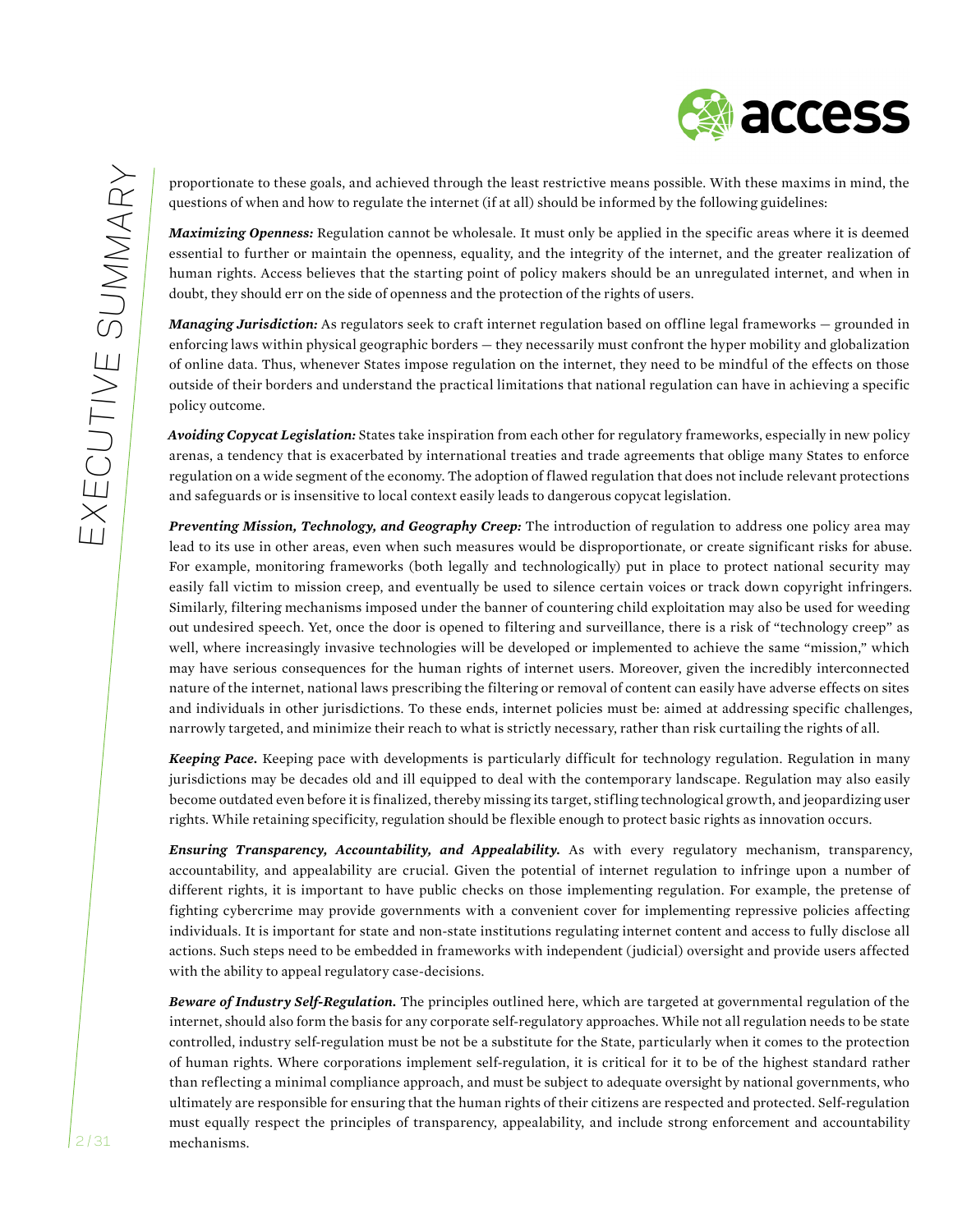*Engaging multiple stakeholders.* What the recommendations on each of these themes also share is the stress on empowering individuals to enjoy their rights as citizens of the internet, and to not merely be treated as buyers of a service. Implicit in this concept is the notion that wherever discussions on regulation take place, all parties must be involved, especially civil society. Where applied, multi-stakeholder approaches have brought substantial benefits (as we see with the Internet Governance Forum) to the internet and its users, and they should continue to do so.

It is critical that governments apply these principles in all areas of internet policymaking. To this end, this paper describes how these principles may be applied in five prominent areas of internet regulation and offers a series of pragmatic policy recommendations for each topic. What follows is a broad overview of the conclusions of each section.

# **PRIVACY**

Given the wide risk for abuse that otherwise exists, states should adopt comprehensive privacy regulation. Privacy regulation needs to ensure user awareness, consent, and control over what personal information is collected and how it is used. This includes privacy policies that are clear (easy to understand), comprehensive (listing the information stored, to what length it is stored, to what length it can be shared, with whom it can be shared, what can be shared, and for what purpose), as well providing users with control over their data (ability to see exactly what information on the user is stored, and the power to correct or delete that information). Corporations must ensure that users have the ability to give explicit and informed consent to privacy policies and other terms of use, with the opportunity to withdraw this consent at any time. Moreover, data-holders have a duty to protect user data and inform users about any unauthorized access to their data.

# National security / cybercrime

Regulation that provides for surveillance mechanisms by security and intelligence agencies into internet gateways, and/ or legislation that provides for the aggregation of user data over longer periods can remove the presumption of innocence of citizens, turning all individuals into suspects. Moreover, it subjects all users to the risk of abuse of the mechanisms and data obtained. Such regulation should be avoided. Any measure restricting expression on national security grounds must be targeted, proportional, and in line with the internationally established rights to freedom of expression and privacy. States should not regulate to prohibit the use of encrypted technology, and, as with non-encrypted communication, must not conduct blanket monitoring of content. Any attempts to obtain the legal or technical capacity to shut off internet connectivity to a geographic location — an "internet kill switch" — should not be regulated for in any situation. In addition, States should consider regulation to defend the human rights of users, to protect vulnerable civil society sites from cyber attack, and to maximize safety for users suffering as a consequence of such attacks.

# **FILTERING**

Filtering should generally be avoided as a policy measure to tackle societal ills. Indeed, Access is strongly opposed to any use of filtering except for the purposes of network security and management. The use of filtering technology and legislation that provides for the censoring of content is insufficiently effective at curtailing illegal activity; it also leads to undesirable outcomes and can pose significant risks to fundamental human rights. Filtering to protect society, even when child pornography is concerned, is prone to intended or unintended mission and technology creep. Moreover, filtering poses real threats to the architecture and integrity of the internet. In order to prevent abuse, if filtering is still imposed, it must be based on transparency, accountability, and rule of law, including clear and accessible appeal procedures.

# Copyright Enforcement

Access is deeply concerned by national trends and international treaty proposals that attempt to regulate and enforce copyright. Access believes that the imposition of liability on internet intermediaries for the actions of their users, as well as disproportionate sanctions imposed on alleged copyright infringers, can have a chilling effect on free speech. Any measures enforcing intellectual property rights must be respectful of fundamental human rights, and incorporate safeguards to prevent abuse. Such safeguards include providing users whose content is targeted with clear appeal opportunities, providing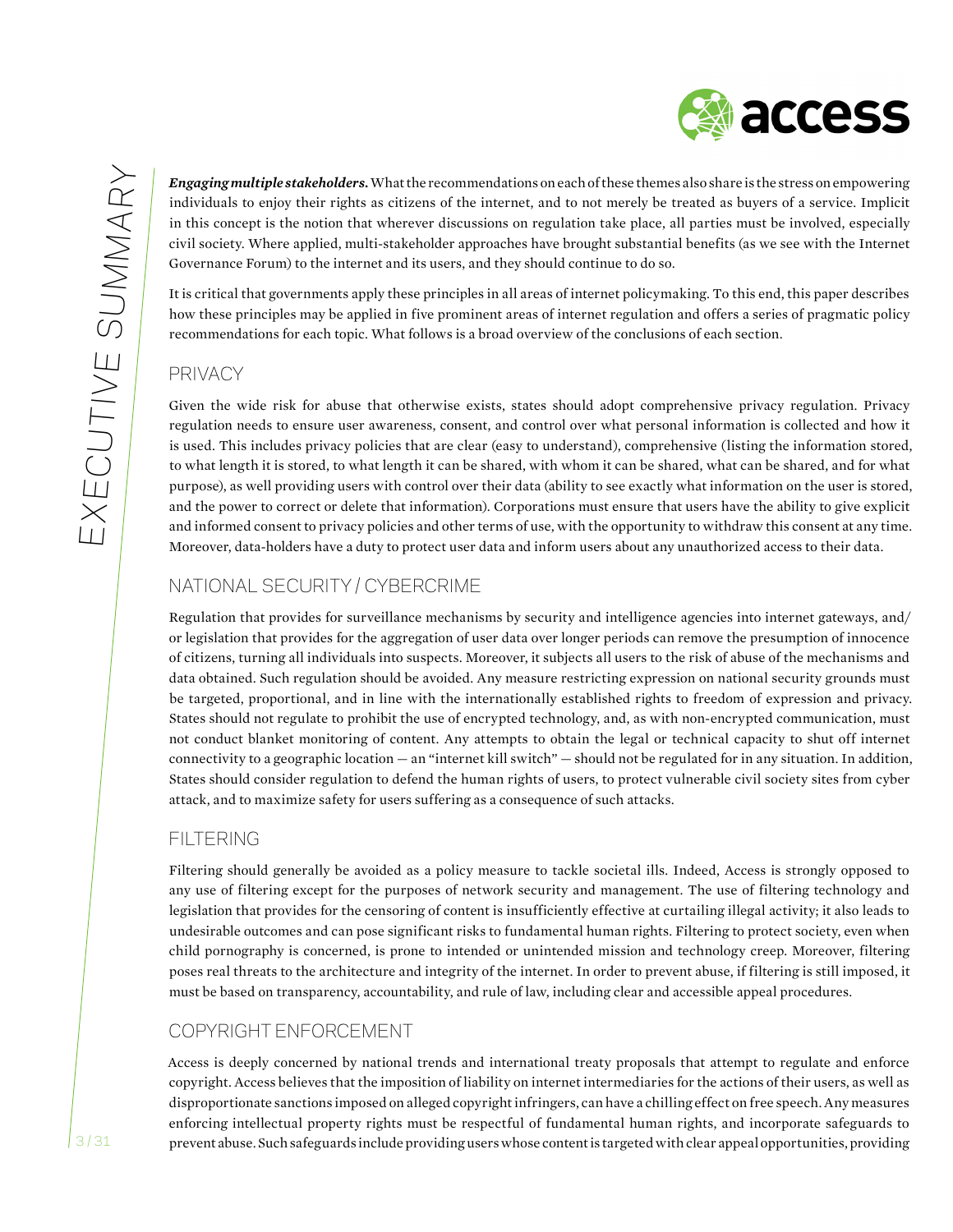**A** access

transparency on imposed measures, and limiting sanctions for non-commercial violations. Access is fundamentally opposed to any regulation calling for measures to disconnect users from the internet as a result of copyright infringements.

# Right to internet access

Despite an explosion of mobile internet users, the gap between internet usage in developed and developing nations remains large. States should regulate internet access by establishing in law that all inhabitants of the state must have the ability to access the internet, including in areas that are considered rural or remote. As the flourishing of internet use is increasingly dependent on equality of access, access must be based on net neutrality principles. Where network neutrality regulation is in place, ISPs act as neutral carriers of data, do not impose filters on content or type of content, and do not selectively affect the quality of specific web services. This protects users from additional per-service charges, ensures that entrepreneurs can have equal access to the communication network, and allows all internet users to continue using a universal, rather than fragmented web. States should establish net neutrality principles into law, which has been linked to the protection of fundamental rights (including privacy and freedom of speech) as well as aiding in development and increasing economic growth.

# Privacy

As users increasingly turn to Information Communications Technology (ICT) for communication and all manner of educational, economic, social, and work-related tasks, the amount of personal information collected online and potentially misused or exposed has grown exponentially.

Access believes that privacy regulation needs to be informed by user awareness, consent, and control over what personal information is collected and how it is used. Access would like to acknowledge that the use of the aforementioned terms is sometimes misleading, as the reality is that users typically do not take part in the formation of regulation or the design of new technologies. Furthermore, due to the prevalence of pervasive monopolies or dysfunctional markets, users are often forced to accept whatever conditions are set forth by service providers, making "consent" an especially fleeting principle. However, as technology becomes ever more ubiquitous, the protection of privacy is an increasingly fundamental principle, and has rightly been identified as a key enabler for continued growth in e-commerce.<sup>2</sup> Access believes that these three principles – awareness, consent, and control – should thus guide policy, and as privacy fosters consumer trust, both in the online and offline environment, adequate enforcement mechanisms should guarantee compliance with national and international laws by the private and public sectors. Furthermore, compliance with privacy regulation should include privacy by design, where privacy features are weaved into the design of new technologies automatically. Finally, states should direct resources to the establishment and strengthening of independent data protection authorities who are adequately empowered to ensure compliance in all sectors of society.

# Awareness and consent

The fact that users are rarely aware of what privacy policies the internet services they use have in place is a fundamental flaw in the interaction between these services and their users. Whereas the privacy policies of the services are generally easily found on their website, sometimes explicitly asking users to agree to them in order to access said services, these agreements in practice vary little from so-called "small print" conditions: difficult to read (lengthy), difficult to understand (employing legal jargon, and often not in the user's native language), and are therefore generally avoided by users. This "fact of life" does not absolve users of the responsibility to be aware of what they consent to, but it signifies the distance between common practice and a privacy policy that allows a user to make a truly informed decision about what rights they are ceding to what are often corporate providers interested in monetizing their data.

2 http://onemvweb.com/sources/sources/trustworthiness\_ecommerce\_role.pdf

<sup>4 / 31</sup>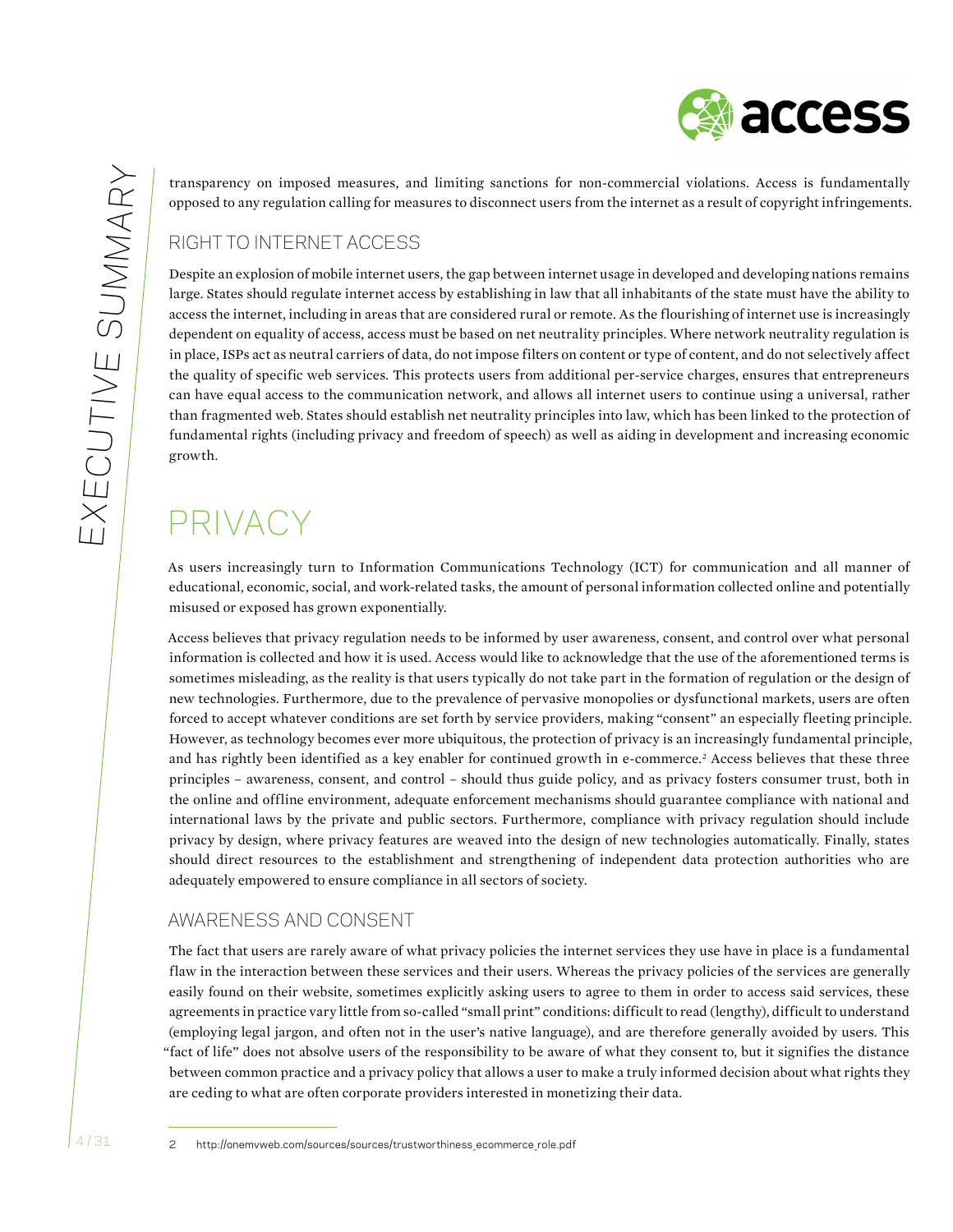

As part of a best practice user-focused policy, internet services should make privacy policies as much as possible accessible in the native language of the user, in terms universally used across multiple platforms (including the use of symbols), and in "plain language" that is understandable to all. These policies should include clear and specific information on how long data are stored, to what length they can be shared, with whom they can be shared, what exactly is shared, and for what purpose(s).

Corporations and governments obtaining personally identifiable information through web services should seek explicit, informed, affirmative consent for using this data. Where possible, guidelines with examples indicating clearly what data are shared can help clarify what users can fairly expect will be done with their data. Corporations should be encouraged to adopt and publish such codes of conduct, and governments should ensure that they are abiding by them through regulatory instruments like Section 5 of the U.S. Federal Trade Communications Act whose mandate includes investigating and punishing unfair and deceptive practices.<sup>3</sup>

#### *Recommendations*

- *1.* The law must stipulate that any personally identifiable information stored by an online service must require explicit, informed, and affirmative consent before collecting these data.
- *2.* Informed consent entails that internet services storing personally identifiable information need to make clear to users what personal information is stored, for what length it is stored, to what extent and with whom it can be shared, what exactly is shared, and for what purpose(s). Users need to explicitly consent to these policies.

*3.* Limitless data retention should be rejected.

- *4.* The law must stipulate that users should be able to request and be clearly informed about what information, which already identifies the user in question, corporations, governments, or other data holders have stored about them.
- *5.* As part of the ability of users to control their personal information, data holders (in particular corporations) should seek explicit, informed, and affirmative consent from users for sharing information beyond what is explicitly noted in their terms of service and privacy policies or what has been protected under sensitive personal information clauses in the law. This consent-seeking requirement also applies to features using private information added after prior consent by the user.
- *6.* In order to ensure transparency and user awareness, data holders should adequately archive the various Terms of Service Agreements — including Privacy Policies and Acceptable Use Policies — and ensure they are publicly available and readily accessible to users.
- *7.* Additionally, in the case of changes in any Terms of Service, data holders must alert and provide a copy to users through email or other appropriate correspondence.

# Protecting data and data breach reporting

A crucial aspect of knowing how data are being used, shared, and protected is being made aware of security risks and unauthorized access to user data. With near weekly reports recently about data breaches, ranging from personal census information to credit card details, the vulnerability of individuals' personal information online is highlighted time and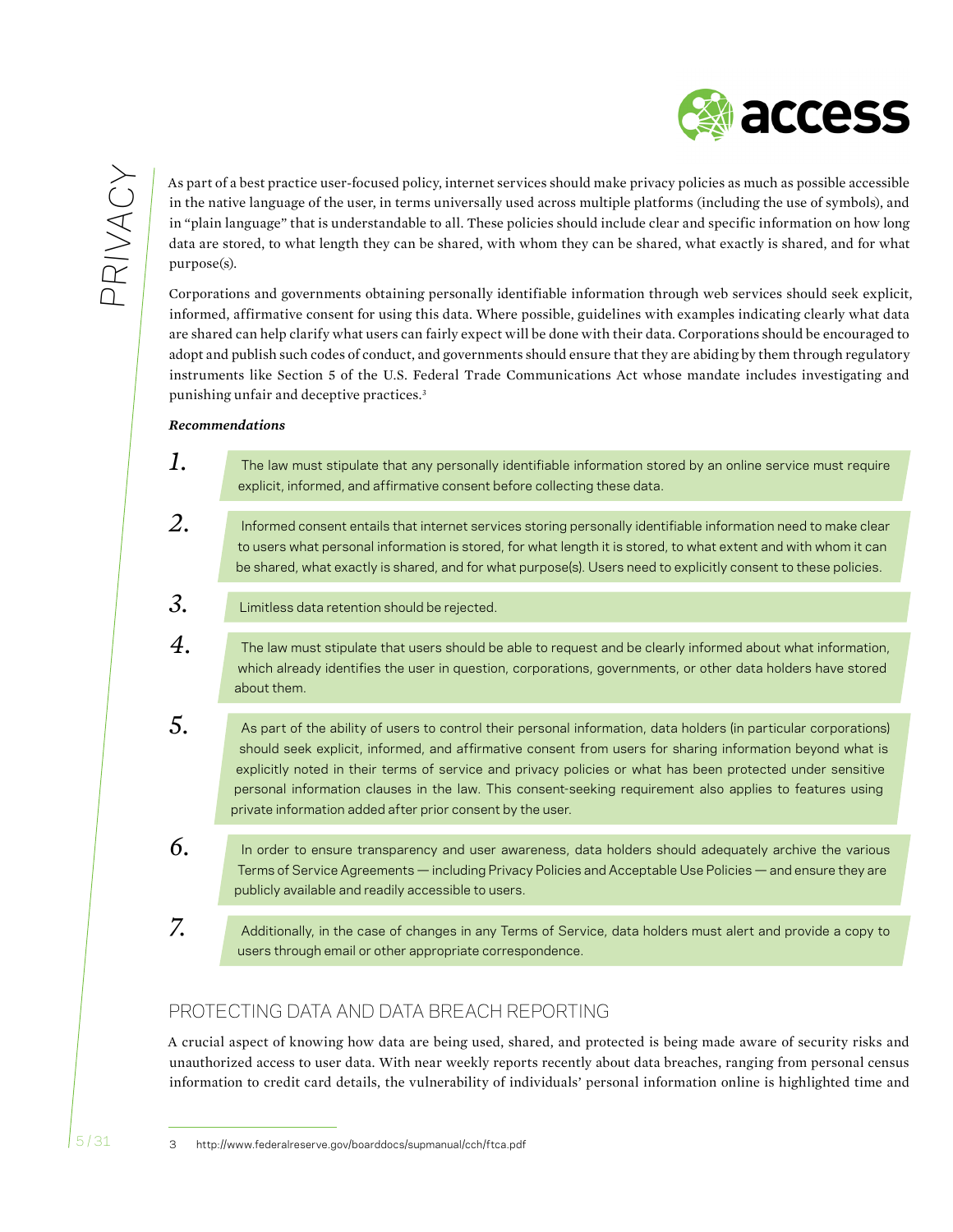

again. While data retention will be discussed at length in the section on national security and cyber crime, it should suffice to say here that internet services, and other actors in the private and public sectors, have a responsibility to protect internet users' data in their possession, and inform users of security risks and violations of their privacy.4

Aside from protecting these data, data holders must also report any threats to the integrity of user data to the individuals concerned. Ultimately, it is the user who is the victim of data breaches and who will be further victimized by abuse of data obtained.

A policy of informing users of data breaches is already in place in the European Union under Directives 2009/136/EC5 and 2002/58/EC<sup>6</sup> (Directive on privacy and electronic communications). Similar provisions are also present in the laws of several countries, including Canada,<sup>7</sup> Argentina,<sup>8</sup> South Africa<sup>9</sup> and Hong Kong,<sup>10</sup> in addition to U.S. state laws, which are being discussed on a federal level, for example under the White House Data Breach Notification proposal.<sup>11</sup>

#### *Recommendations*

*2.*

- *1.* The law must stipulate that web services storing personally identifiable information must take extensive measures to secure data, and must report any unauthorized access to user data as soon as possible to users potentially affected, even if there is no evidence of the data being misused.
	- All data holders must inform users of any credible risk that poses a clear and present danger to user security or privacy as expeditiously as possible.

## Right to control data

An important part of control — and awareness — is being able to know what information is collected about oneself. Users should be able to request corporations, governments, and other data holders turn over a copy of whatever information they have stored about the user. The user should then have the ability to correct or contest any of their own data that is stored.

Users should further have the ability to request permanent removal of all private data stored by non-governmental online services and for any data collected in accounts that users themselves have created, rather than the mere temporary suspension of a user account. Such a measure may exclude information directly recording the transactions between the user and the online service, as well as basic identification information about the individual concerned. Standard opt-out procedures should include the option to remove personal information.

While encryption will be discussed later in this paper in relation to national security and cyber crime, it is worth noting here, that part of giving users control over how their data are used and shared with is allowing users access to encryption.

#### *Recommendations*

*1.*

Users should have the ability to know what information has been collected on them by all data holders including governments and corporations.

<sup>4 2002/58/</sup>EC Article 4

<sup>5</sup> http://eur-lex.europa.eu/LexUriServ/LexUriServ.do?uri=OJ:L:2009:337:0011:0036:En:PDF

<sup>6</sup> http://www.dataprotection.ie/documents/legal/directive2002\_58.pdf

<sup>7</sup> http://laws-lois.justice.gc.ca/eng/acts/P-8.6/

<sup>8</sup> https://www.privacyinternational.org/countries/argentina/argentine-dpa.html

<sup>9</sup> http://www.info.gov.za/view/DownloadFileAction?id=68060

<sup>10</sup> http://www.pcpd.org.hk/english/ordinance/section\_68.html

<sup>11</sup> http://www.whitehouse.gov/omb/legislative\_letters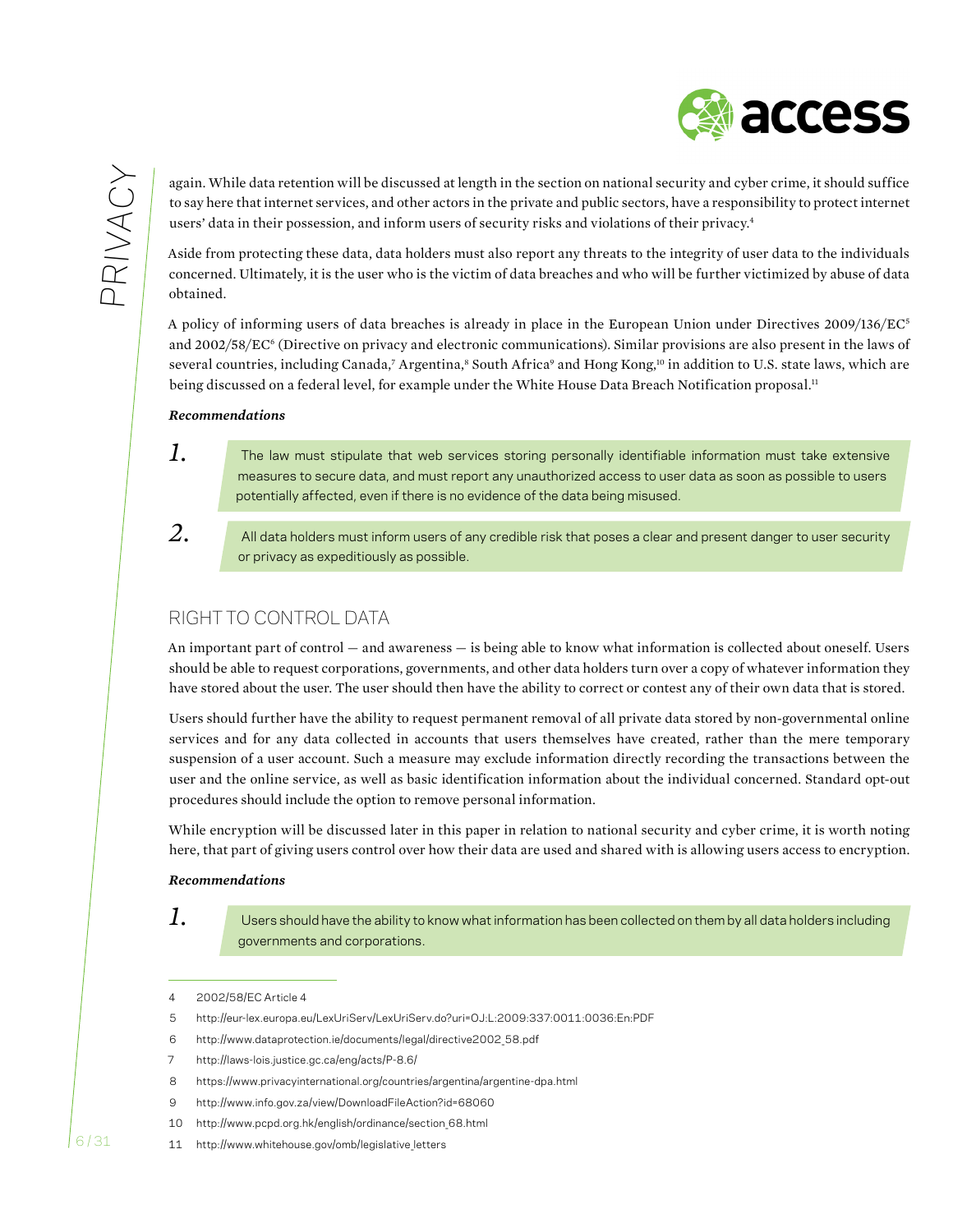*2.*

*3.*

The user should have the ability to correct or contest any piece of their own data stored in public and private databases.

The law must stipulate that users should have the ability to request permanent deletion of all private data stored by non-governmental online services and for any data collected in accounts that users themselves have created, excluding information directly recording the transactions between the user and the online service.

# Privacy by Design

Corporations and governments holding on to personal information should heed the "Privacy by Design" (PbD) principle, which encourages governments and corporations to incorporate privacy settings into the original design of new technologies.12 Championed by Ann Cavoukian, Information and Privacy Commissioner of Ontario, who has intuitively stated that "the future of privacy cannot be assured solely by compliance with regulatory frameworks; rather, privacy assurance must ideally become an organization's default mode of operation."13

The PbD approach is three-pronged, and applies to IT systems, accountable business practices, and physical design and networked infrastructure. Access is fully aligned with Cavoukian's approach and encourages similar initiatives of this nature. As part of the ability of users to control their personal information, corporations should seek explicit, informed, and affirmative consent from users for sharing information beyond what has explicitly been noted in their Terms of Service and Privacy Policies, or what has been protected under sensitive personal information clauses in law.

Cavoukian's 7 Founding Principles,which collectively comprise the concept of Privacy by Design include the notion of "Privacy by Default," which states that the individual is guaranteed maximum privacy in any given product or service.14 Specifically, these privacy settings are built into the system by default, requiring no action on behalf of the user. Despite these best practice guidelines however, the policies of internet services have caused serious concern about how they treat privacy-sensitive information, oftentimes without seeking consent of users concerned, or requiring additional steps, or opt-in features, to achieve basic levels of data protection.15 Access believes that resources should be directed toward the strengthening of independent data protection authorities, who can advocate for user interests by ensuring compliance to applicable privacy regulations by the public and private sectors, including increasing enforcement capabilities (such as larger fines).

With regard to the cross-border transmission of data, corporations and governments obtaining user data as a third party should be obliged to respect the same (or at least as protective) privacy policies as are in place by the party to which the personal information was disclosed by the user. More broadly, one of the most complicated aspects of the cross-border transmission of data, however, is determining which jurisdiction's laws govern the protection of those data. For example, if a user in China is using a website whose corporate headquarters are in Canada with servers located in Germany, which country's laws govern the use and protection of their data? Access believes that users should be entitled to the greatest protection available in any of the jurisdictions that their data passes through (e.g., where the user is located, where the servers that store or process the data are located, or where the website has their offices). While specifying a mechanism for comparing relative protections for data is beyond the scope of this paper, this is certainly a worthwhile and important area of research for implementing this recommendation and resolving one of the major jurisdictional questions impeding the advancement of digital rights.

<sup>12</sup> http://privacybydesign.ca/

<sup>13</sup> http://www.ipc.on.ca/images/Resources/7foundationalprinciples.pdf

<sup>14</sup> http://www.ipc.on.ca/images/Resources/7foundationalprinciples.pdf

<sup>15</sup> https://www.accessnow.org/policy-activism/press-blog/facebook-comes-under-fire-for-facial-recognition-software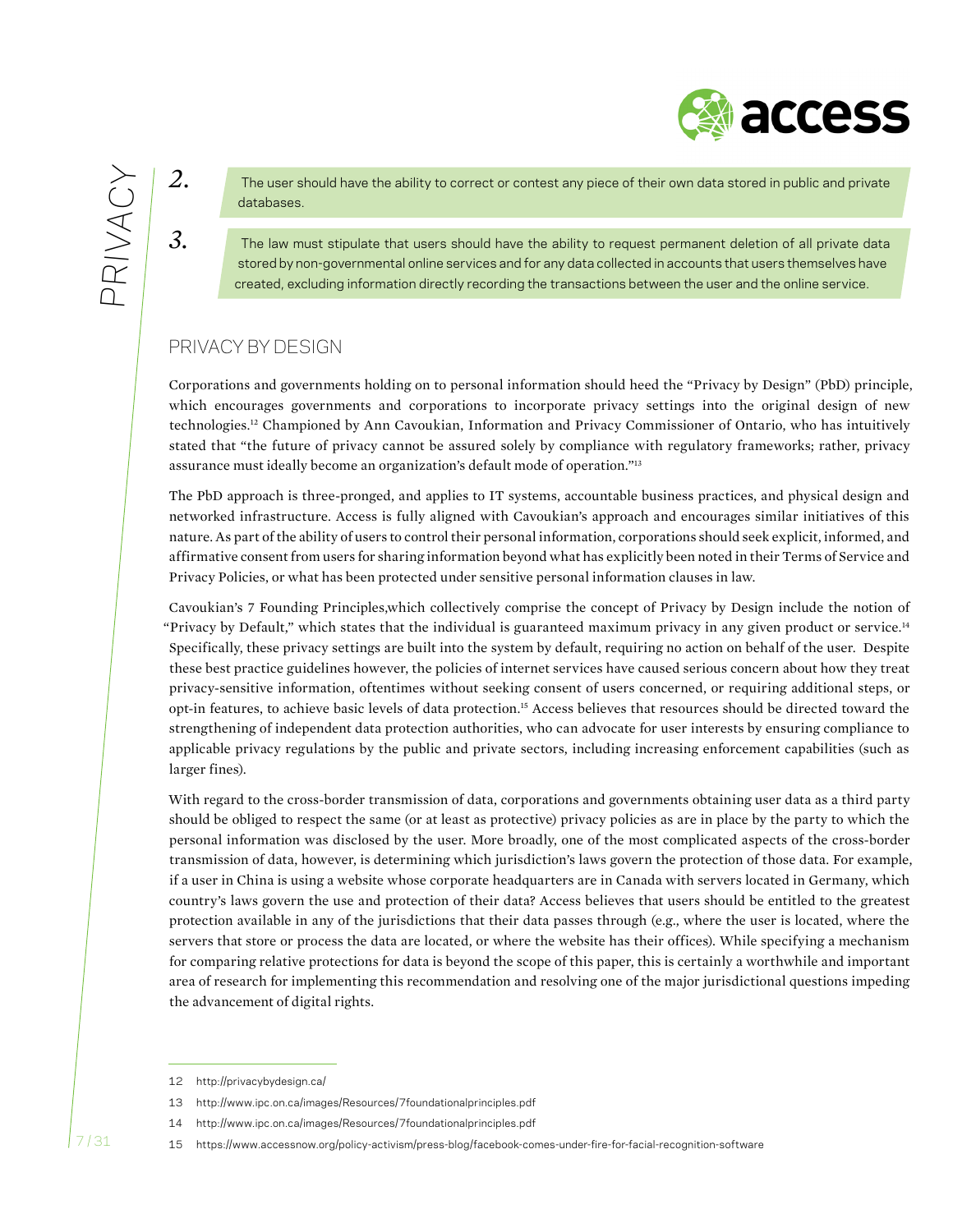

# PRIVACY

#### *Recommendations*

*1.*

- The law must stipulate that state and non-state actors obtaining personally identifiable information as a third party should be obliged to respect the same (or at least as protective) privacy policies as are in place by the party to which the personal information was originally disclosed by the user.
- *2.* States should ensure that minimum standards of privacy are established in law, where independent data protection authorities are given adequate tools for enforcement and compliance in both the private and public sectors.
- *3.* The law should stipulate that users should be entitled to the greatest protection available in any of the jurisdictions that their data passes through (e.g., where the user is located, where the servers that process or store the data are located, or where the website has their offices).
- *4.* All bodies collecting data should adhere to principles of "privacy by default," with a view to enable users to maintain awareness, consent, and control of their data.
- *5.* New, potentially privacy-sensitive features also require explicit and informed consent by the user (i.e. opt-in by default).
- *6.* As a basic primary requirement, all data holders (including web services, mobile applications, etc) must have clearly articulated Privacy Policies.

# Deep packet inspection

Advanced surveillance technologies — such as deep packet inspection (DPI) — make it possible for internet service providers to monitor the content of the internet traffic that they manage. Whether such monitoring is done on a government's behest for surveillance or censorship, for commercial reasons such as enforcing copyright, or for network management, such technologies make large-scale privacy invasion of individual internet users possible. For this reason, any use of DPI should be limited to network security and management purposes (e.g., spam, malware, and cyber attacks), or in specific cases when authorized by a court order and assessed by an independent oversight body, for a declared, necessary, and proportional purpose.

The Netherlands recently became the second country in the world, after Chile, to require that internet providers abide by the net neutrality principle. This legislation would not only prohibit providers from throttling or filtering the connections of their customers, but they would also be prevented from using DPI to spy on their customers. Indeed, the law specifies that network operators and service providers may only inspect or check communications per user request (and this consent may be withdrawn at any time) or insofar as network management purposes or legal orders prescribe.16 Furthermore, the Dutch telecommunications watchdog, OPTA, will inspect providers to ensure compliance. Access believes this is landmark piece of legislation which other nations should emulate.

#### *Recommendations*

### *1.*

- The law must stipulate that no network operator or service provider may intercept user communication unless for network security and management purposes, or in specific cases when authorized by a court order for a declared, necessary, and proportional aim.
- 16 Artikel 11.2a, https://zoek.officielebekendmakingen.nl/kst-119245.html.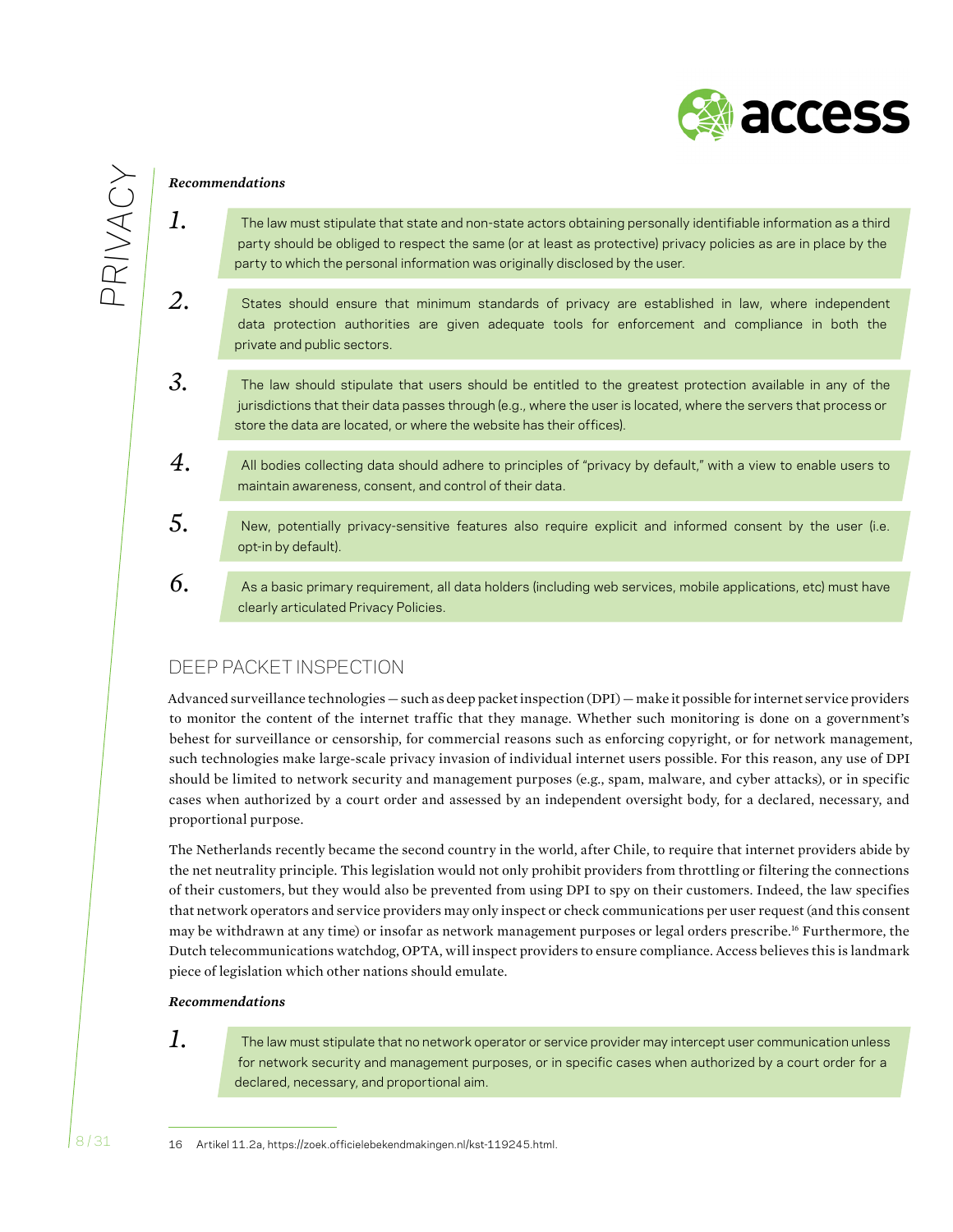

# National security / cyber crime

Regulation to protect national security has traditionally reached farther, and sometimes with fewer checks, than other policy instruments. Over the past decade, partly prompted by the terrorist attacks of September 11, 2001, new laws and regulations to protect national security have intensified worldwide. Given their perceived overriding importance, there is often reduced political space for opposition to national security policies, the rule of law may be less strongly adhered to, and the implementation of policies may be obscured from the public's view.

As societies increasingly rely on the existence of stable information systems, cyber crime has become a top priority for national security. In a broad sense, cyber crime can be defined as any crime where the computer is a target, tool, or incidental in carrying out the illicit act. Increasingly, cyber crime and online national security threats are conflated, which dangerously risks putting the farther-reaching regulation of national security tools into the hand of law enforcement for potentially less serious crimes. These tools may eventually include, and not be limited to, monitoring private communications to track copyright violations.

Since the instruments governments use to address cyber crime and national security threats often overlap, this section incorporates both policy areas. Emblematic of the increased attention given to this sphere are the announcements of a greater focus on cyber threats by the British Ministry of Defence and the FBI in recent months, which have both extended their reach further than merely national security issues.<sup>17</sup> The relative novelty of these fields, and the far-reaching tools that they offer, underlines the importance of ensuring that national security and crime-fighting regulations online respect and protect the rights of the public at large.

# Regulation that provides for access to user data and surveillance

Regulation that authorizes law enforcement and intelligence gathering for national security purposes or (cyber) crime fighting, often involves requesting insight into the data accessed and transmitted by specific individuals. Some of these regulatory measures even involve the potential for real-time surveillance of every individual on a certain network.

As the collection and storage of information becomes increasingly easy and less expensive, the retention of data is becoming standard protocol in the public and private sectors. These advances in data retention combined with the security rhetoric of the post-9/11 era have led to the introduction of a plethora of privacy-invasive security regulations around the world.<sup>18</sup> Nonetheless, data retention provisions have not always proven to be effective in tackling cyber crime.<sup>19</sup> Given the significant human rights implications of such regulation and the lack of transparency often attached to such provisions, this raises questions about the nature of the measures and their efficacy to achieve their stated aim. Access remains skeptical about the necessity and proportionality of creating additional regulatory frameworks that enable databases containing sensitive information of innocent individuals for often indefinite periods of time.

The EU Data Retention Directive,<sup>20</sup> which requires the indiscriminate collection and storage of all telecommunications data of every single European citizen, has rightly been described by Peter Hustinx, the European Data Protection Supervisor, as the most privacy invasive instrument ever adopted in the history of the EU.<sup>21</sup> In the United States, telephone companies are currently required to retain data (for long distance calls only). This past January, the Department of Justice has renewed

<sup>17</sup> British MoD: 2010 Strategic Review. FBI: Congressional testimony by Director Mueller of June 8, 2011.

<sup>18</sup> E.g. currently the European Union, the United States, Canada, and Australia are negotiating terms for a Passenger Name Records regime, which would require airlines flying into and out of the EU to give travellers' personal information to national authorities in the Member State of departure or arrival. Such data include, for example, home address, mobile phone number, frequent flier information, email address, and credit card information, in addition to the existence of a number of other databases related to travellers already in existence in the EU, such as the Schengen Information System (SIS), the Visa Information System (VIS), and the Advanced Passenger Information system (API).

<sup>19</sup> http://www.pcworld.com/businesscenter/article/229901/german\_crime\_stats\_deal\_blow\_to\_eus\_data\_retention\_ laws.html

<sup>20 2006/24/</sup>EC

<sup>21</sup> http://www.computerworlduk.com/news/public-sector/3252025/european-privacy-regulator-criticises-data-retention-legislation/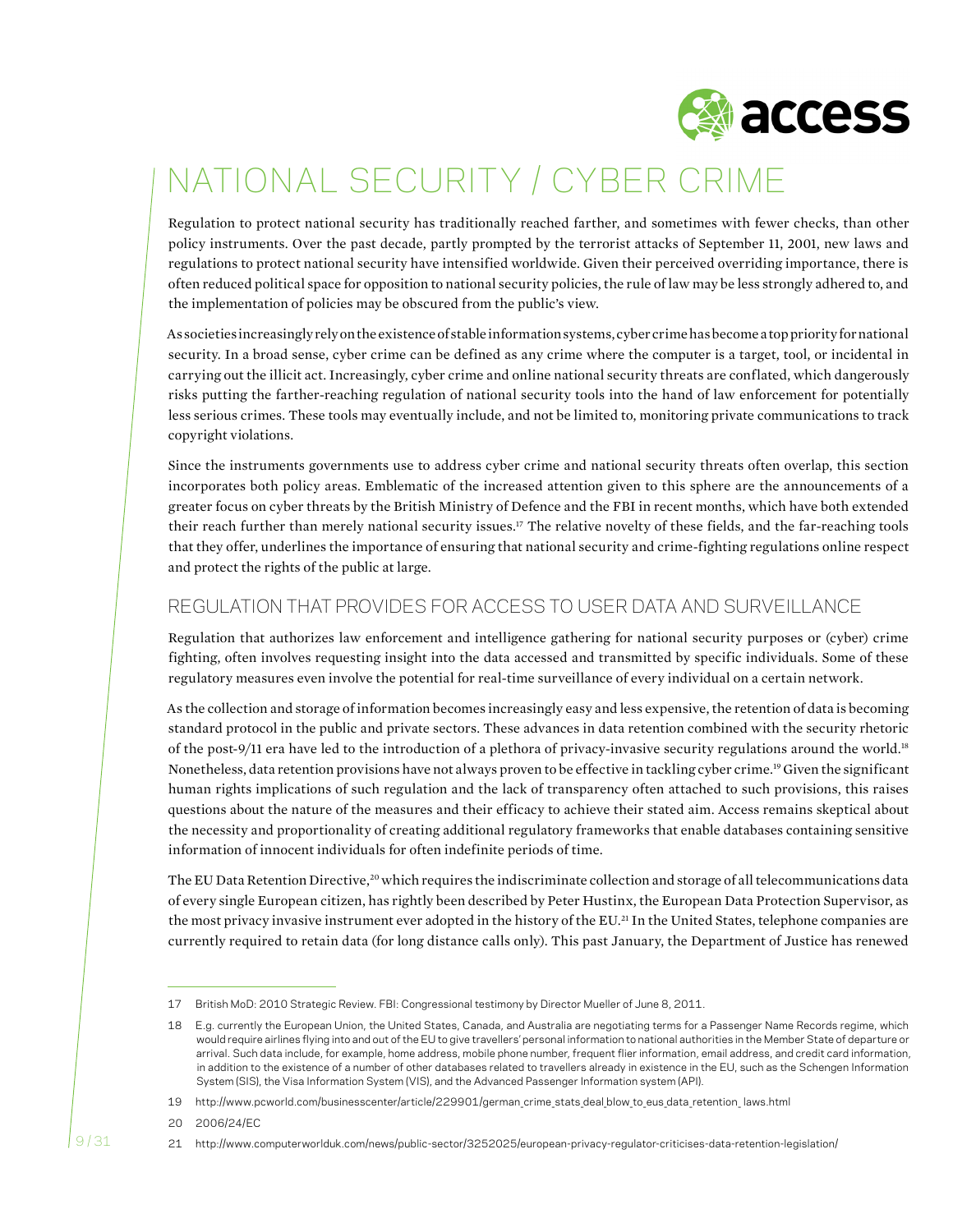

calls to implement mandatory data retention by ISPs,<sup>22</sup> reflecting the eagerness of Western Democratic governments to implement invasive surveillance measures over all internet users. Legislation, however, may not change the practices currently in place. As privacy experts have noted, a voluntary data retention regime already exists in the US, where many telecommunications corporations– such as AT&T and Verizon – are paid 8 million USD a year by the FBI to provide realtime access to two years of stored data.<sup>23</sup> These regulatory measures are grossly disproportionate and impede the ability of individuals to know what and how much data is being collected, in addition to undermining the right to privacy and freedom of association.

Regulation that allows for indiscriminant surveillance by security and intelligence agencies as well as aggregating user data for indefinitely long periods of time effectively reverses the presumption of innocence, turning all citizens into suspects. Moreover, the mechanisms used to store and access these data, while often convenient for law enforcement; also substantially risks violating the privacy of users, as such systems open a backdoor which can be exploited by hackers and authorities. Indeed, such mechanisms have also been abused in the past by hackers to receive access to vast amounts of private information, and should be avoided.<sup>24</sup>

With the rapidly increasing requests to access user data by state actors and law enforcement authorities, there is a further risk of intermediaries facilitating automated entrances for law enforcement officials.<sup>25</sup> Intermediaries storing personally identifying information should insist on "one warrant, one user" provisions, that would require authorities seeking access to user accounts to obtain a specific court order, based on probable cause, for each user whose data they are requesting.

#### *Recommendations*

- *1.* Regulation providing for access to data of individuals should be strictly limited. Any policies currently in place that allow for the indiscriminate government collection of telecommunications data of innocent citizens should be repealed.
- *2.* Any regulations authorizing data retention need to be based on probable cause and subject to a court order, strictly limited in the length of their mandate in relation to their proportionality and effectiveness, and be void of blanket permissions to access user data. Surveillance measures should not subject all persons on a network to privacy violations, and must be user-specific and court-ordered based on probable cause.
- *3.* Alternatives to blanket data retention, such as data preservation or "quick freeze," are a far safer, proportional, and targeted method for protecting the privacy of users and preventing abuse.
- *4.* The law must stipulate that internet service providers and other online services should maintain sole access to their user information, and require human intervention to give legitimate law enforcement agencies access to information of/on a specific user.

## **ENCRYPTION**

The use of encryption is an important way for people to ensure that their communications remain private. By ensuring this

<sup>22</sup> http://www.computerworld.com/s/article/9206379/DOJ\_seeks\_mandatory \_data\_retention\_requirement\_for\_ISPs

<sup>23</sup> http://ediscoverymap.com/2011/01/computer-privacy-data-protection-european-data-protection-in-good-health-part-2/

<sup>24</sup> Two prominent examples where hackers used lawful interception backdoors in communications infrastructures to access payload data: the "Athens Affair", which targeted Vodafone subscribers in March 2005 (http://spectrum.ieee.org/telecom/security/the-athens-affair/0) and an attack in 2010 on Google and 20 other companies operating China (http://www.macworld.co.uk/digitallifestyle/news/index.cfm?newsid=28293).

<sup>25</sup> E.g., the failed "Clipper Chip" initiative in the US during the Clinton Administration and the current efforts by the U.S. law enforcement community to have Congress expand the Communications Assistance to Law Enforcement Act to require backdoors into all communications services, including all encryption software and peer-to-peer software (c.f., https://www.eff.org/deeplinks/2011/04/newly-released-documents-fail-provide).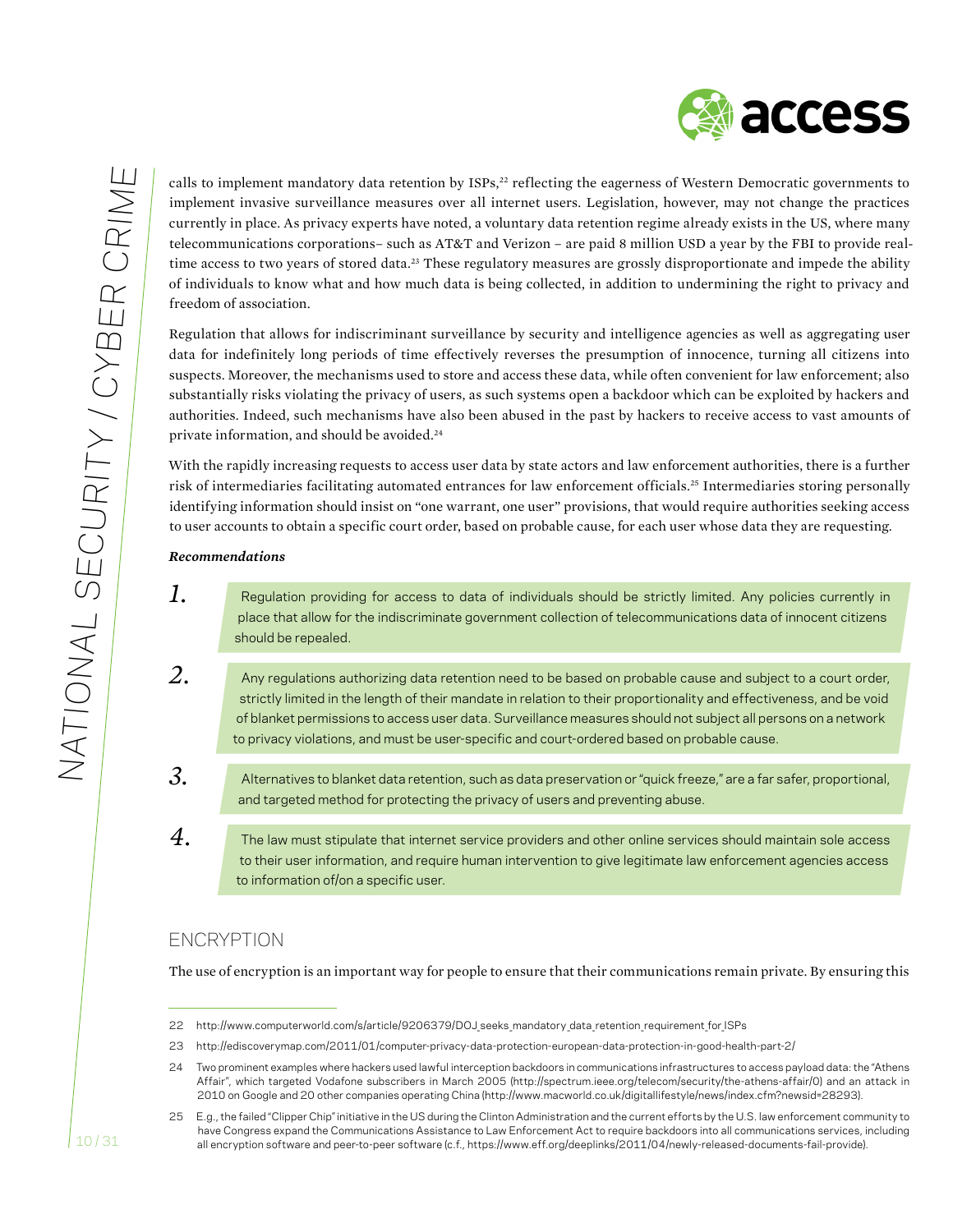privacy, encryption is also a key enabler of free expression. Worryingly, some states are imposing regulations that make the use of encrypted communication illegal, and threaten the privacy which encrypted communication is intended for.<sup>26</sup>

Several states, including Saudi Arabia, the United Arab Emirates, Kuwait, India, Indonesia, and Russia have all recently announced either formal agreements with RIM or developed surveillance technologies that compromise the encryption of user communications. According to Reporters Without Borders, "pressure on RIM has been growing since it provided information to the British authorities during the rioting in London in August, when claims that rioters were using the BlackBerry messaging service to communicate with each other caused a stir."27 Such formal regulations and coercive agreements that provide for blanket access of state agencies to private communications should be prevented, and, where in place, repealed. Any regulation must stipulate clearly that States should only receive access to private communication when the specific need for accessing communication of a specific individual is made evident, and only after a court order based on probable cause.

Similarly, there are reports that the VoIP service Skype is under pressure to submit its encryption keys to security and intelligence agencies. Skype is recognized for providing relatively safe communication, and is therefore quite popular with activists living in countries with repressive governments. While it should be acknowledged that those intending to do harm could also use the safety of encrypted communication, this does not legitimize real-time access to the communication of all users as such a measure is grossly disproportionate to its aim. Specifically, violating the privacy of an entire population, or for example, all users of Skype in a certain country or region, in order to prevent a small fraction of individuals who may or may not intend to do harm, is not justifiable and should thus be avoided. As a security expert has rightly pointed out, " … The good uses of infrastructure far outweigh the bad uses... And while terrorism turns society's very infrastructure against itself, we only harm ourselves by dismantling that infrastructure in response — just as we would if we banned cars because bank robbers used them too."28

In this vein, the U.S. Department of Commerce regulations prohibiting the export of encryption technologies to sanctioned countries is worrying, as it hurts the citizens of these nations, rather than just the repressive regimes who are actually the target of these sanctions.<sup>29</sup> The current list of countries that are unable to import encryption software from the US includes: Cuba, Sudan, North Korea, Iran, and Syria.30 Access believes that this policy must be seriously reviewed in order to take into account the importance that private communications play for individuals living within repressive regimes.<sup>31</sup>

#### *Recommendations*

*1.*

*2.*

States should refrain from adopting measures impeding or criminalizing the use of encryption technology. Legislation that exists in States to this effect should be repealed.

When imposing sanctions on other countries, States should be sure that such measures keep pace with advances in what technologies are available and how they are used, with an eye to ensuring that sanctions affect only their desired targets (typically national governments), not the people living in these countries.

<sup>26</sup> For a detailed list ofrestrictions on the import, export, and use of cryptology by country, please see: http://rechten.uvt.nl/koops/cryptolaw/cls2.htm

<sup>27</sup> http://en.rsf.org/united-kingdom-concern-that-social-networks-to-be-12-08-2011,40776.html

<sup>28</sup> http://www.schneier.com/essay-258.html

<sup>29</sup> Baker, L. (2010). The unintended consequences of U.S. export restrictions on software and online services for American foreign policy and human rights. Harvard Journal of Law and Technology, 23 (2), pp. 537-566.

<sup>30</sup> http://www.cisco.com/web/about/doing\_business/legal/global\_export\_trade/general\_export/contract\_compliance.html

<sup>31</sup> Access notes the positive steps taken by the Department of Commerce earlier this year to ease Export Administration Regulations (EAR) on the export of open-source cryptography to Cuba, Iran, North Korea, Syria, and Sudan, but believes that substantial reform in US sanctions policy is still needed (c.f., http://www.theregister.co.uk/2011/01/07/open\_source\_crypto\_curbs/).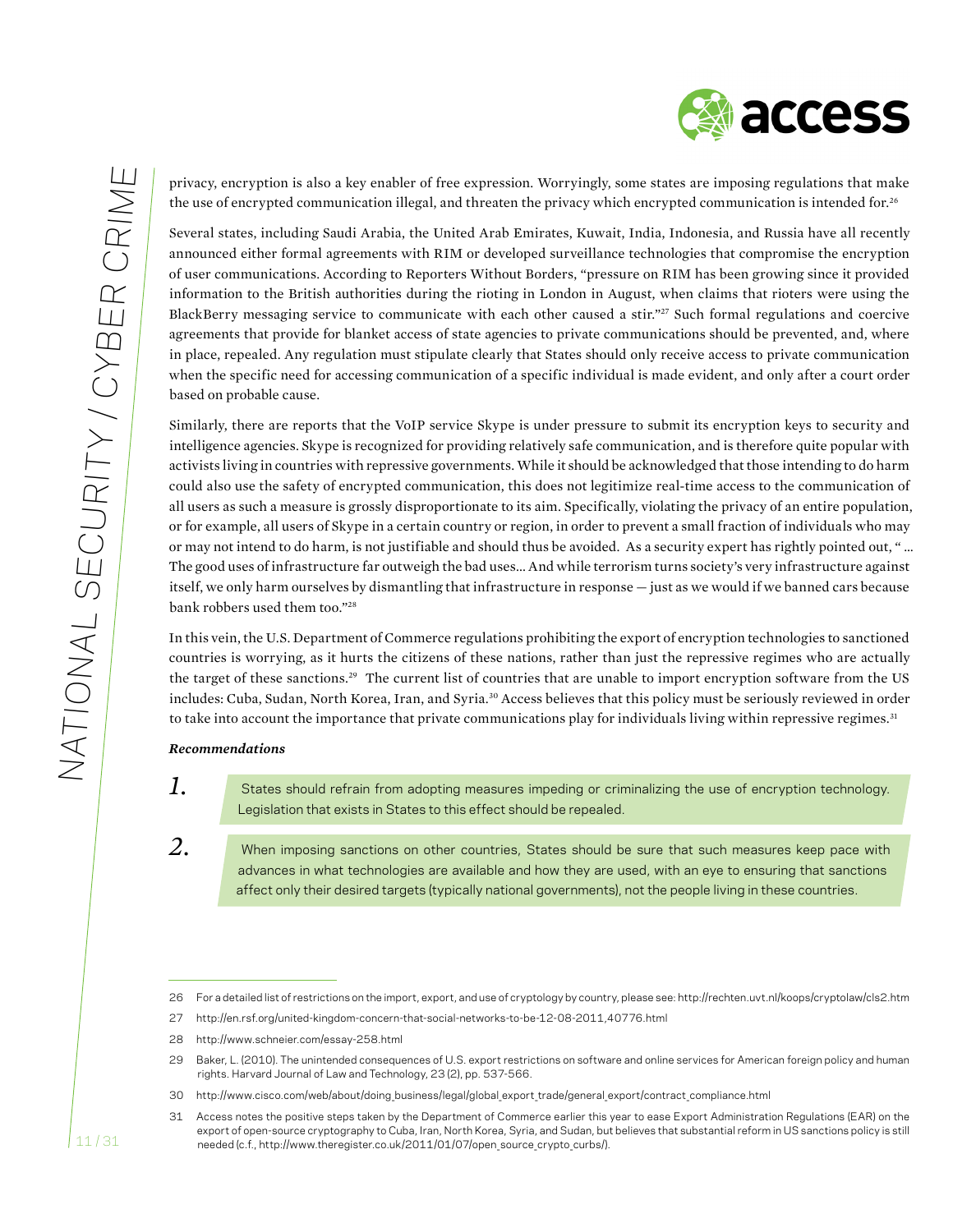access

*3.* States should only regulate to receive access to private communication when the specific need for accessing communication of a specific individual is made evident, and only after court order. This means that communication providers should not provide States with blanket access to the encrypted communications that they service.

# Emergency measures: the internet "kill switch"

States should avoid legislation that would facilitate centralized control to completely "turn off" the internet. Such measures, imposed in Egypt in 2011 and in several other States previously, do not address national security concerns, the pretense under which they are usually employed. Like internet censorship (as discussed in the section on filtering), such measures are often employed in times of political turmoil for the purpose of suppressing political dissent, rather than for the defense of the State and its citizens. Perhaps inspired by the Mubarak regime, some governments are now seeking to establish laws and/or centralize control over internet infrastructure that would effectively enable an "internet kill switch," in an effort to prevent their citizens from communicating with each other in order to coordinate peaceful protests, demonstrations, and related civic actions; others, like the U.S., are trying to prepare for vaguely defined cyber emergencies. Access condemns any attempts to use, or even build, the technical capability or regulatory authority to cut off internet access. Moreover, given the internet's networked architecture, taking internet infrastructure offline can easily affect users outside of the jurisdiction of the State concerned, in addition to a number of other negative externalities.<sup>32</sup>

Access believes that States should necessarily uphold an affirmative obligation to ensure that access is maintained in time of national crisis (such as natural disasters, terrorist attacks, etc). Certain exceptions regarding national security, such as critical infrastructure attacks, should be the only instances when segments of the national network may be temporarily shut down.

However, some States have used a more subtle approach to denying their citizens' access to the internet, or at least the sites that they don't like, namely by throttling their connections to an unusable level. This allows websites to appear to be online, but in practice, achieves the same end goal of censorship, while prompting far less international condemnation, such as Egypt received when it ordered the shutoff all telecommunications services during the height of its recent Revolution.

During the Green Revolution<sup>33</sup> in 2009, for example, the Iranian government dedicated less bandwidth to internet connection providers, in addition to interrupting cell phone service. The democratic movement was disrupted as internet traffic dropped by 54%, illustrating Iran's more nuanced approach to control the internet, which allows it to operate – albeit at a drastically reduced speed – while utilizing the extensive state-run web-blocking infrastructure.<sup>34</sup> Libya, in the face of its own popular uprising also throttled its internet connection in many parts of the country rather than disconnecting the internet entirely.35 Access believes that throttling bandwidth is the same as shutting off the Internet, as by rendering the internet unusable, the State effectively deprives its citizens of their human right to access the internet, in addition to denying their right to freedom of expression and association as enshrined in the Universal Declaration of Human Rights

#### *Recommendations*

#### *Access believes that the State should refrain from regulating in this area.*

*1.* No state or non-state actor should have the legislative authority or technical capacity to throttle or implement a wholesale disconnection of an entire country or region from the internet. Any laws or regulation that allows for this should be repealed.

<sup>32</sup> For a good discussion of the flawed assumptions inherent in shutting off critical internet infrastructure during an emergency, see: https://www. schneier.com/blog/archives/2010/07/internet kill s.html

<sup>33</sup> http://en.wikipedia.org/wiki/2009%E2%80%932010\_Iranian\_election\_protests

<sup>34</sup> http://online.wsj.com/article/SB124519888117821213.html#mod=todays us page one

<sup>35</sup> http://www.computerweekly.com/Articles/2011/03/07/245732/Libya-internet-blackout-continues.htm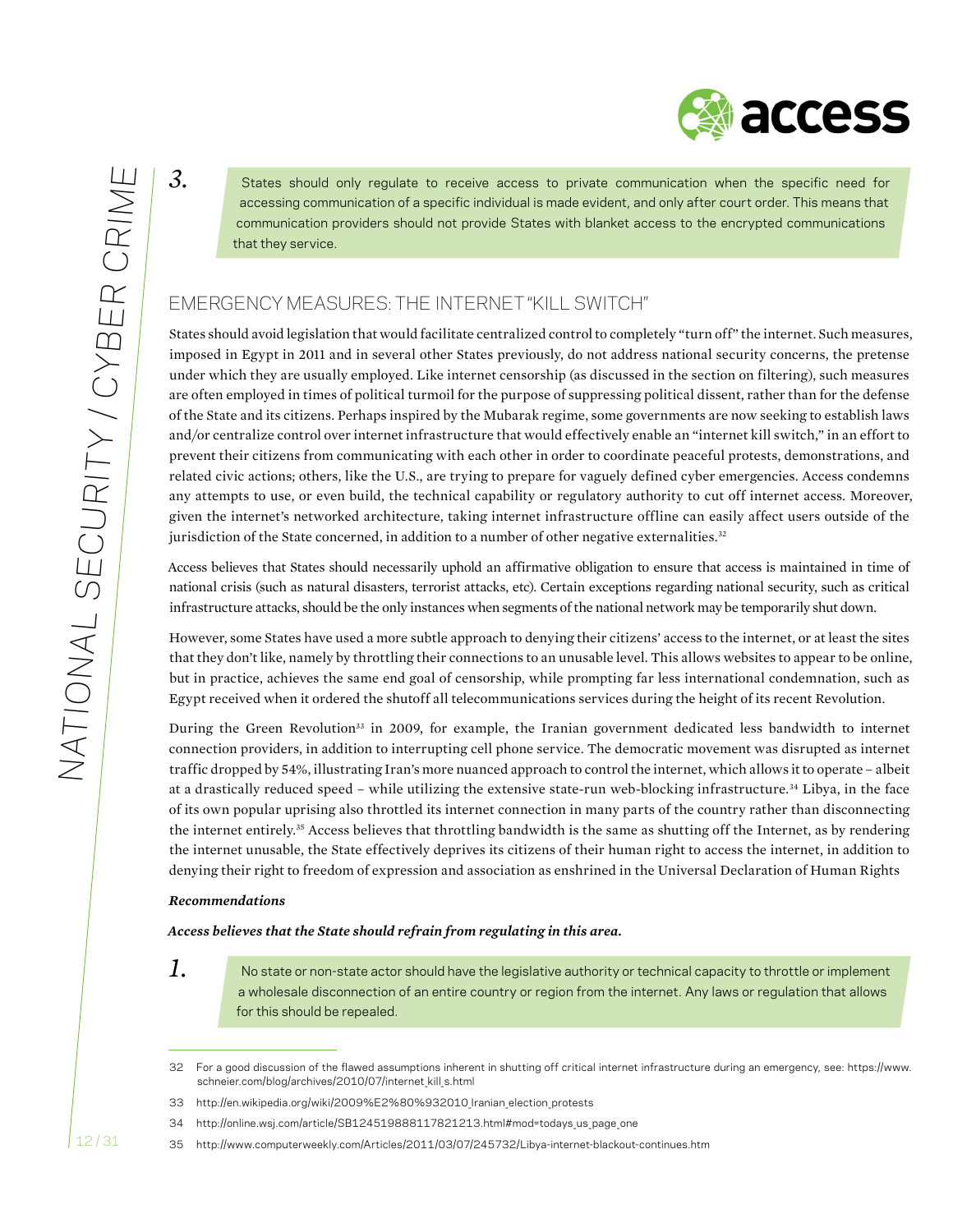

# Restricting expression: censorship and arrests

As mentioned in article 19.3 of the International Covenant on Civil and Political Rights (ICCPR), national security motives can, under international human rights law, in some exceptional circumstances be legitimately used to restrict the right to freedom of expression. The UN Special Rapporteur on the right to freedom of opinion and expression argued that "protection of national security or countering terrorism cannot be used to justify restricting the right to expression unless the Government can demonstrate that: (a) the expression is intended to incite imminent violence; (b) it is likely to incite such violence; and (c) there is a direct and immediate connection between the expression and the likelihood or occurrence of such violence."36 Of course, as with any restriction on human rights, any limitation on the freedom of speech must be approached with great caution, subject to independent oversight and must be narrowly targeted, necessary, proportionate, and achieved through the least restrictive means possible.

Various States have imposed a wide array of measures under the banner of "national security" to silence speech. Thai prosecutors charge people critical of the royal family under national security laws, and numerous websites with similar content are banned on the same grounds.37 Chiranuch Premchaiporn, Director of Prachatai, an independent online newspaper which reports on freedom of expression issues in Thailand, was charged and jailed for a comment left on her blog by an anonymous poster. She and countless others have been criminally prosecuted under the controversial lèse majesté laws in Thailand, where anyone who "defames, insults or threatens" the Royal Family may be imprisoned for up to fifteen years, even if they did not create or influence the allegedly defaming content.<sup>38</sup> This tendency is also reflected in various other countries — in liberal democracies and repressive regimes alike — where internet users voicing their opinion are imprisoned under national security provisions. Recently the Vietnamese government issued an executive decree, which grants authorities more power to penalize journalists, editors and more specifically  $-$  in a country with a bourgeoning internet culture — bloggers who report on issues loosely deemed sensitive to national security.<sup>39</sup>

Similarly, intermediaries are also often implicated in national security measures. For example, the Chinese government obliges internet and telecom companies to, according to Reporters without Borders, "block the transmission of vaguely defined state secrets over their networks."40

#### *Recommendations*

*1.*

States must abide by the basic principles of human rights law as outlined in the Universal Declaration of Human Rights of the UN, which includes the right to freedom of opinion and expression. States should furthermore transpose these principles into national law for further codification and clarification. Finally, these laws must stipulate that these right can only be restricted in exceptional circumstances (namely the threat of imminent violence) that pass the test outlined by the Special Rapporteur for Freedom of Expression cited above. Any measure restricting the right to freedom of expression needs to be lawful, necessary, proportionate, and the least restrictive possible (see also the section on filtering).

*2.*

In addition, whenever national security considerations serve as an incentive to restrict expression, they need to specifically describe the perceived immediate threat, rather than a general "threat to national security."

<sup>36</sup> The Johannesburg Principles. "Report of the Special Rapporteur on the promotion and protection of the right to freedom of opinion and expression, Frank La Rue," 16 May 2011. Par. 36.

<sup>37</sup> http://www.guardian.co.uk/world/2011/oct/10/us-man-insulting-thai-monarchy

<sup>38</sup> http://www.frontlinedefenders.org/node/13727

<sup>39</sup> http://www.cpj.org/2011/01/concern-as-vietnam-plays-national-security-censors.php

<sup>40</sup> RSF Internet Enemies Report 2011, p. 16.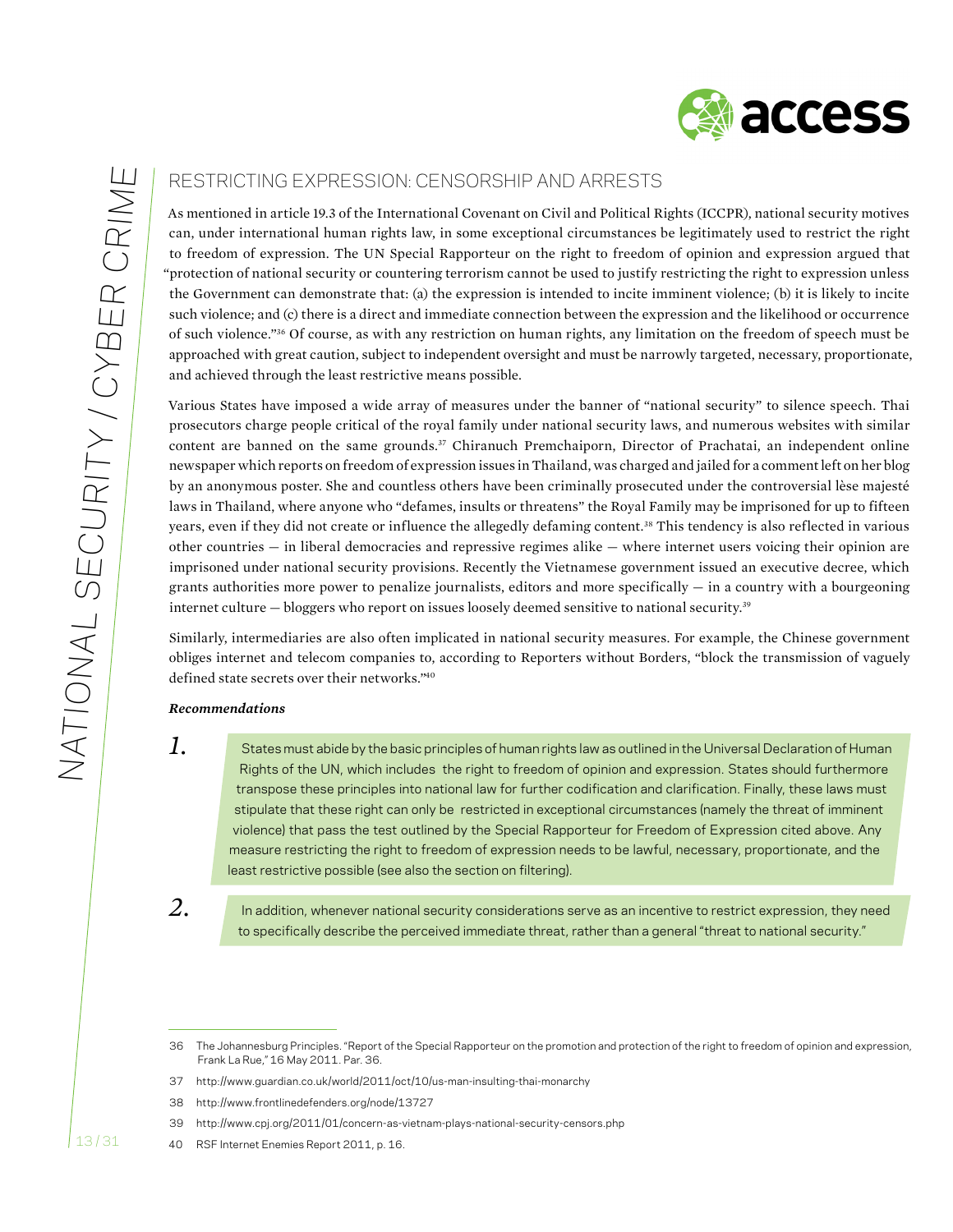

# Cyber attacks

In the last few months, the world has witnessed a number of attacks on government and corporate websites and databases (e.g. Sony, Epsilon, Citi Bank, RSA Security, Lockheed Martin, and the IMF41). While some of these breaches have been acts of cyber crime for monetary gain, many have been symbolic attacks intended to demonstrate the flaws in these sites' security systems.42 With increasing amounts of private user data being stored online, securing communication networks and internet services has become increasingly important, and a duty to protect should be imposed on government and corporate entities by law (see also the section on privacy).<sup>43</sup>

With threat matrices spanning public disclosure of confidential information to defacement of websites and to distributed denial of service (DDoS) attacks that paralyze websites, the challenges to properly defending citizens can be manifold. Attacks on internet infrastructure, whether instigated by state or non-state actors, are increasingly taking a toll on internet users.<sup>44</sup> Yet, while attacks by Anonymous and LulzSec have dominated the news recently, these are just a very small number of the billions of cyber attacks (including malware and spam) that occur each day.45 Today, there is more malware and spam sent over the internet than legitimate content, which is made possible by vast botnets all over the world.46 With the Pentagon currently making rules for its cyber-conduct, and other states developing offensive cyber capabilities, it is important to make sure that internet users will not fall victim to cyber warfare and cyber crime.

An additional threat to the stability of the open internet is a proposal tabled at the UN General Assembly by China, Russia, Tajikistan, and Uzbekistan, which call for the adoption of a 12 point code of conduct, to "prevent the potential use of information and communication technologies for purposes that are inconsistent with the objectives of maintaining international stability and security and may adversely affect the integrity of the infrastructure within States..."47 This is problematic for several reasons, as much of the language is broad and "could be easily interpreted by governments as allowing them to severely limit within their countries the right to freedom of expression. The caucus also says the proposed "code of conduct" excludes seeking a multi-stakeholder approach, which was outlined in the Tunis Agenda and adopted by Heads of UN member states at the 2nd phase of the World Summit on the Information Society.

At the same time, States are racing to build offensive cyber capabilities to hack each other's networks, with, for instance, al-Jazeera recently reporting that North Korea has trained a force of 3,000 "cyber warriors." There is also a separate class of "patriot hackers" who are sympathetic to a particular government, but have no direct connection to that State's government nor receive any orders from them. Another class of cyber attacks stems from people who are paid a miniscule amount of money to carry out attacks on others within and outside of a State's borders (e.g., the Chinese "fifty centers," a reference to their approximate daily wage). While reports about the U.S. Government's deeply troubling plans to develop "sock puppet armies" have recently leaked,<sup>48</sup> it has become glaringly apparent that cyber attacks, while ranging in severity in terms of potential damages and victims targeted, are a relatively new area that require thoughtful, comprehensive policies that

<sup>41</sup> http://www.pcworld.com/article/230157/imf\_hacked\_no\_end\_in\_sight\_to\_security \_horror\_shows.html

<sup>42</sup> For example, hacker group LulzSec recent attack on the CIA's website in June 2011: http://www.washingtonpost.com/national/national-security/ cia-web-site-hacked/2011/06/15/AGGNphWH\_story.html

<sup>43</sup> A very good model for this kind of government-mandated duty to protect user data, can be found in the HIPAA (in particular Title II) and the HITECH Act, which together are the dominant legislation protecting patient heath data in the U.S..

<sup>44</sup> It should be noted that not all hackers are "bad." For example, there are many quite well-established ethical hacking certification programs, which, among other things, train people on how to penetrate computer systems, with an eye to helping to make sites more secure and averting cyberwar. There are still more people that consider themselves "hackers" that build new technologies to help people, for example, by building blackout-resilient wireless mesh networks.

<sup>45</sup> http://www.symantec.com/connect/blogs/recent-drop-global-spam-volumes-what-happened

<sup>46</sup> Ibid.

<sup>47</sup> http://blog.internetgovernance.org/blog/\_archives/2011/9/20/4903371.html

<sup>48</sup> http://www.networkworld.com/community/blog/project-pm-leaks-dirt-romascoin-classified-in, http://english.aljazeera.net/indepth/features/ 2011/06/201162081543573839.html, http://hosted.ap.org/dynamic/stories/U/US\_WAGING\_CYBER\_WAR?SITE=AP&SECTION=HOME&TEM PLATE=DEFAULT&CTIME=2011-06-22-04-23-58.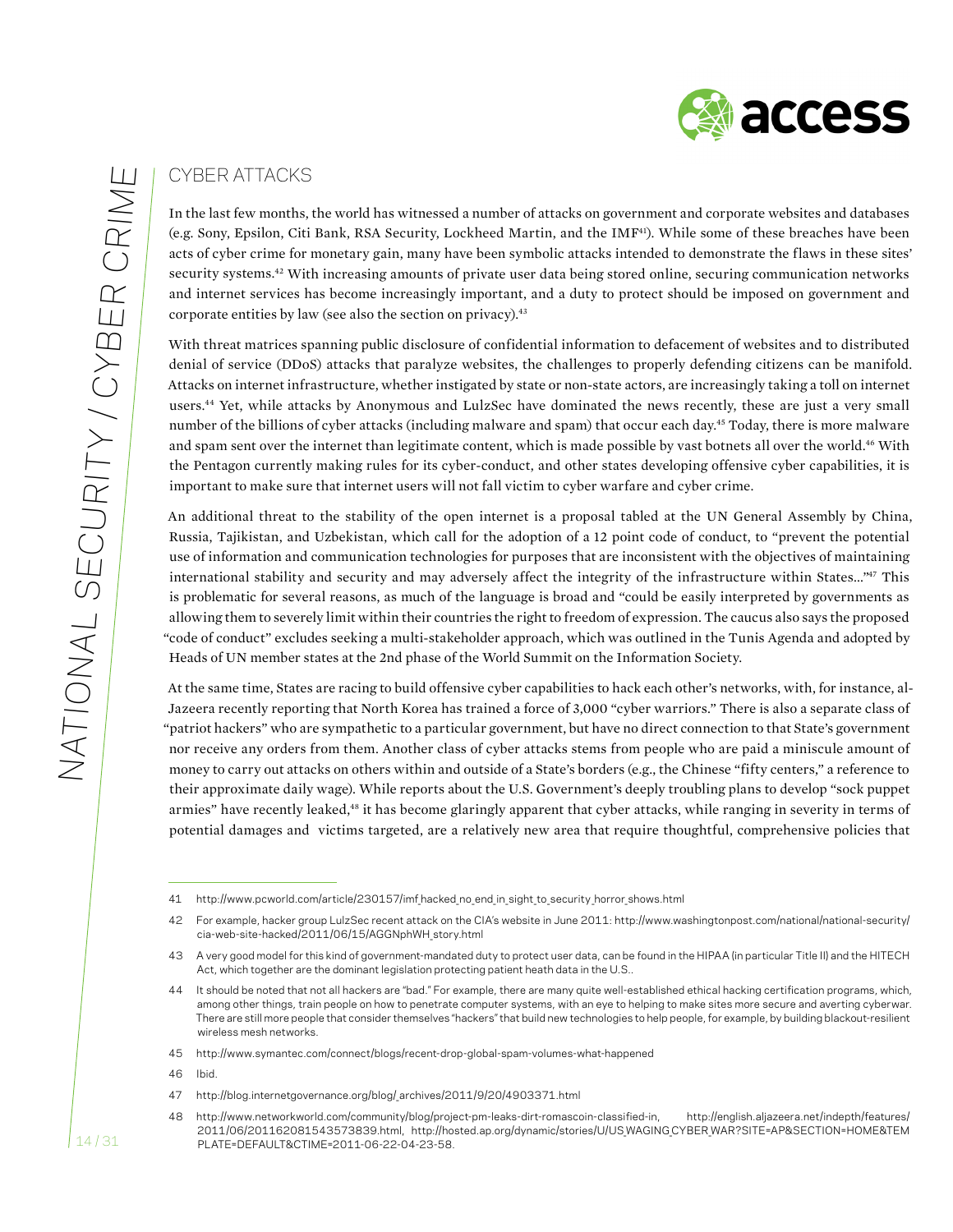

focus on apprehending criminals while ensuring minimal collateral damage to the openness of the web.49

It has recently come to light that before the NATO attack on Libya in March 2011, the Obama administration "intensely debated" the option of waging a cyber offensive, which would have severely disrupt Libya's air-defense system.<sup>50</sup> The exact technique, however, remains shrouded in secrecy, but it does illustrate the impending possibility that large-scale war will soon be fought online. The acquisition of what are called "zero-day exploits," hacks that have never been seen before, making them almost impossible to prepare for. Unlike other conventional weapons, zero day exploits are "one use" weapons. Within days, if not hours of a zero day exploit being used, the cyber security community will fast become aware of this new attack write patches to reduce it's effectiveness to, ironically, zero. So zero day exploits are treasured and kept for scenarios that "really matter." It is likely that the Gadaffi threat was not considered significant enough to be worth reducing the capability of the US "zero day pool." A nation's zero day pool is like a box of matches. Whenever a match is used, it is gone and the number of "live" matches left in the box is reduced. It is worth noting that we have already seen the use of zero day exploits in fighting opponents (e.g. the Stuxnet attack on Iran).

Perhaps one of the greatest threats to freedom of speech online, and in particular to human rights organizations and other voices critical of governments, comes from the increasing prevalence of DDoS attacks. These attacks temporarily take websites down by overwhelming the site's servers with bogus requests from a botnet. Moreover, the perpetrators of such attacks may achieve "censorship by economics," given the limited financial capacity of many activist sites to pay for the increased bandwidth costs associated with DDoS attacks.

Cyber attacks may also affect more common usage for individuals' access to the web, including online financial services, playing games on the internet, and safely accessing private e-mails. These attacks not only temporarily close down services, they also cast serious doubt about the security of personal data (as is addressed in the privacy section). While the primary responsibility for securing against attacks lies with the online services themselves, governments need to penalize cyber attacks, and cooperate to prevent, investigate, and prosecute cyber attacks.

There are many established international mechanisms, organizations, and frameworks that enable States to work together to fight offline crime, which could be utilized to help crimes committed on the internet; such cooperation would also aid in reducing the jurisdictional challenges to prosecuting online crime.

#### *Recommendations*

- *1.* The law must stipulate that any attack which is deliberately attempting to destabilize or impede on the integrity of a secured system must be penalized.
- *2.* The law must stipulate that web services storing personally identifiable information must take extensive measures to secure the data of its users.
- *3.* The law must stipulate that web services storing personally identifiable information must report any instances of unauthorized access to user data as soon as possible to users potentially affected, even if there is no evidence of the data being misused (See also the section on privacy).
- *4.* Greater cooperation between international law enforcement authorities and governments should be encouraged to facilitate more effective measures enabling prosecution of cyber crimes at their source.

<sup>49</sup> For example, the recently discovered Stuxnet virus, whose complexity suggests it may have been written by a nation state, is the first known worm designed to target critical real-world infrastructure: http://www.bbc.co.uk/news/technology-11388018

<sup>50</sup> http://www.nytimes.com/2011/10/18/world/africa/cyber-warfare-against-libya-was-debated-by-us.html?\_r=1&hp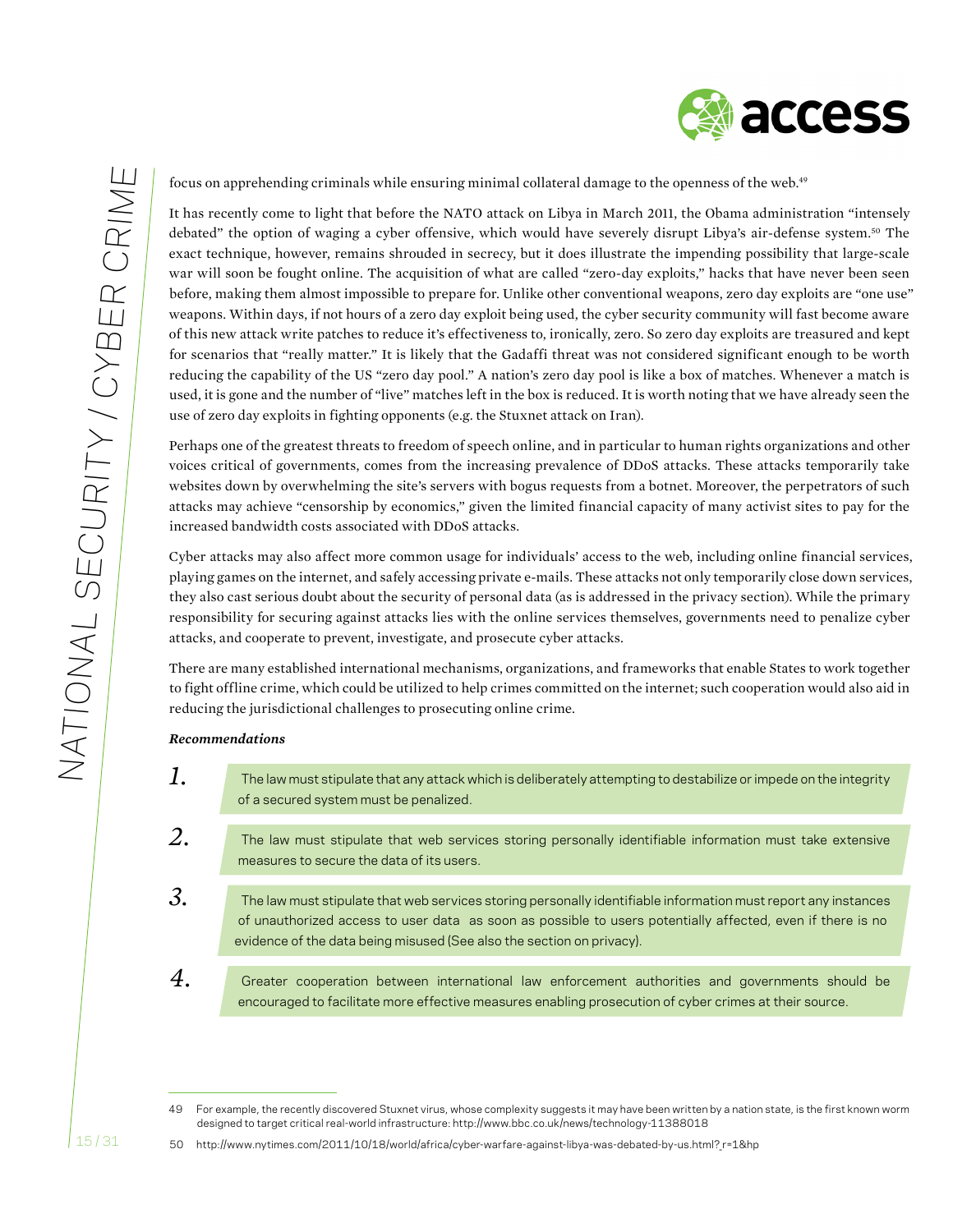access

*5.* Corporations and government agencies should cooperate in investigating cyber attacks, to take measures to mitigate the effects such attacks may have on the operability of systems and on the security of data, and, where possible, to maintain maximum transparency on occurring threats.

# Filtering

Filtering online content raises legitimate fears of censorship and other measures that restrict basic human rights such as freedom of expression, access to information, and privacy. Most governments around the world, democratic and nondemocratic alike, restrict certain content online that quite often constitutes legal behavior. Due to the very real threats that filtering poses to the rights of users and for other reasons described below, Access is strongly opposed to any filtering except for the purposes of network security and management, and believes any laws currently enabling filter for other ends should be repealed.

The outcome of regulation that provides for internet filtering is especially problematic for five reasons: 1) Mission, technology, and geography creep is hazardous to freedom of speech and user privacy 2) Outsourcing crime fighting to private companies undermines the rule of law; 3) Widely-available circumvention technology renders filtering ineffective; 4) Filtering poses real threats to the architecture and integrity of the internet, and 5) Governments often deliberately use filtering to suppress content they find politically undesirable.

Access strongly encourages states and corporations to devise well thought out and citizen-centered regulations that guarantee the protection of human rights both off- and online. Access is strongly opposed to any measures which restrict internet access, filter, or remove content, as these threaten the fundamental rights to freedom of expression, access to information, privacy, and other rights.

# Filtering is often ineffective

Many states and internet regulators use the filtering (also referred to as blocking)<sup>51</sup> of abhorrent or immoral content, such as child exploitation, to justify censorship on the web. While child pornography and other forms of sexual exploitation of minors is reprehensible, immoral, and in clear violation of many national and international laws, Access encourages States to deal with this issue by focusing their efforts on pursuing the perpetrators of these crimes. Instead of ineffectively filtering websites, States should focus their legislative and investigative efforts on punishing the creators and viewers of child pornography, forming a strong international coalition, and supporting national legal infrastructure to deter this unlawful activity at its source.

Restricting access to criminal websites is largely cosmetic and ineffective, pushing measures to fight criminal activity away from effective enforcement and judicial processes. While many argue that filtering is at least "doing *something*," filtering actually can have a *negative effect* on the prosecution of these crimes, as it takes pressure off governments to take real action.

Not only does filtering risk contravening key international norms on freedom of expression, it is not effective in achieving its goals either. The reality is that websites change location and web addresses with such ease and frequency that it is impossible to keep any filter up to date, and as such will do little to stop deliberate access to such sites and thereby "kill the market" for perpetrators of crimes. Furthermore, research shows that criminals are increasingly sharing through peer-topeer networks, and thus less content is actually being hosted on websites that could be filtered.52

Moreover, given the preponderance of circumvention tools that are easily available to internet users, those who wish to

<sup>51</sup> Access would like to clarify that "blocking" means that the targeted websites would remain online, but that access to these websites is made more difficult. Regardless of the method used, access is always still possible.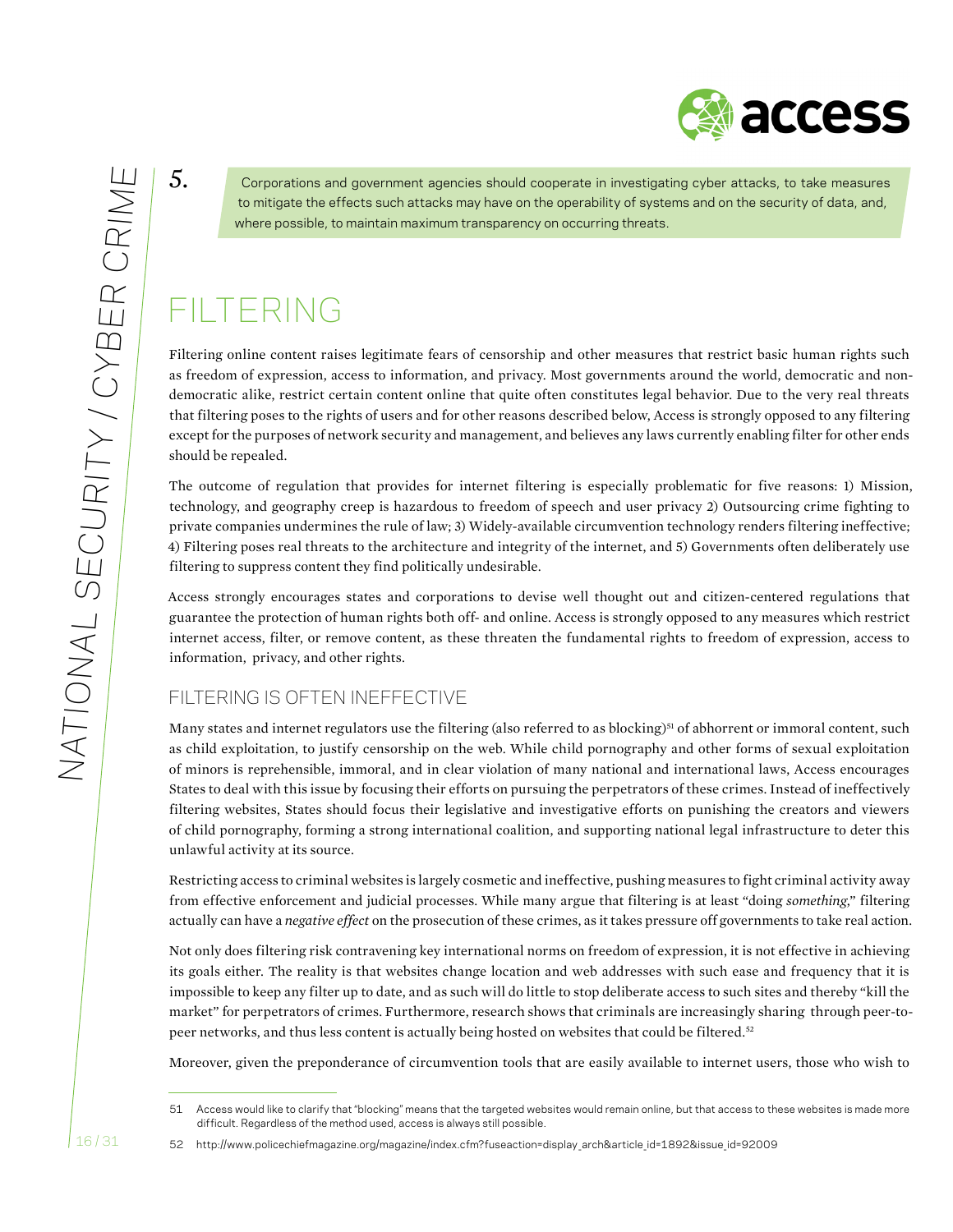access filtered websites will continue to be able to do so.<sup>53</sup> Alternatively, those, particularly in the EU, that employ Privacy Enhancing Technologies (PETs) — the development and deployment of which is actively encouraged by the European Commission<sup>54</sup> — to access the internet will find themselves accidentally circumventing filtering systems.

# MISSION AND TECHNOLOGY CREEP

While states and policy makers may have good intentions in filtering access to sites that morally offend or are a threat to national security, regulation that allows for filtering regimes of any kind is a slippery slope; already overzealous politicians and interest groups are lining up with a wish-list of content to be censored in the future. At the time of writing this paper, one of the most powerful copyright lobby groups — the Motion Picture Association of America (MPAA) — has taken a large UK ISP to court, pushing the company to block Newzbin2 (a members only usenet website) with the same system that currently blocks child abuse material.<sup>55</sup> As many States have already implemented filtering regimes<sup>56</sup> with the intention to block gambling and copyright infringing websites, it is likely that more politically sensitive or undesirable content may follow shortly after.

For example, according to research conducted by ONI Asia, "Pakistan was the first Islamic country to implement faithbased filtering to disguise the blocking of political discourse and curb freedom of expression online, and religious censorship has remained a focus of the Pakistani authorities."57 Despite being a nominally democratic country, the internet remains restricted and is aggressively monitored by government agencies without any legal or judicial oversight. Recently, at least 13 of Pakistan's ISPs have started blocking the American magazine Rolling Stone, the name of the current president, Asif Ali Zardari, and several news sites related to Balochistan, where a strong nationalist independence movement exists.<sup>58</sup> This highlights the fact that the technological infrastructure that filtering and censorship mechanisms require and enable poses a threat to the openness of the web, as it technically allows future governments and corporate actors to filter virtually any type of content on the internet.

It should be noted that "blocking" is an approach to restrict content, and not limited to a specific technology. Thus if the regulatory framework is in place, the implications of content-restrictive policy may also change when technology changes, without any democratic intervention. Such technology creep, where increasingly invasive technologies are developed or implemented to achieve the same "mission," may have serious consequences on the human rights of internet users.

A relatively new trend, "just in time blocking," illustrates the steps governments take to develop more invasive and restrictive measures to suppress and control content online. "Just in time blocking" is "a phenomenon in which access to information is denied — through throttling or filtering access to specific websites — during important political moments when the content may have the greatest potential impact such as during or in advance of elections, protests, or anniversaries of social unrest."59 As popular protests grew in Egypt in the beginning of this year, the Mubarak government, which heretofore had left the internet largely unfiltered, began filtering access to YouTube, DailyMotion, Facebook, and other sites. When this failed to quell the protests, the government ordered the nation's ISPs to shut down all internet and mobile phone connectivity in Egypt (see more on this in the section on national security). $60$ 

Where a complete shutdown of national connectivity by governments may be the extreme case, national authorities in a

<sup>53</sup> Such as www.proxyforall.com and www.zend2.com

<sup>54</sup> http://eur-lex.europa.eu/LexUriServ/LexUriServ.do?uri=COM:2007:0228:FIN:EN:PDF

<sup>55</sup> http://www.bbc.co.uk/news/technology-14035502

<sup>56</sup> EU countries that currently block sites relating to copyright infringement and/or online gambling: UK, France, Italy and Bulgaria. For an interactive map on global internet filtering practices, see: http://map.opennet.net/filtering-pol.html

<sup>57</sup> http://opennet.net/blog/2011/06/new-internet-filtering-pakistan#footnote1\_3876sff

<sup>58</sup> http://english.aljazeera.net/indepth/opinion/2011/07/2011725111310589912.html

<sup>59</sup> http://opennet.net/blog/2011/01/egypt%E2%80%99s-internet-blackout-extreme-example-just-time-blocking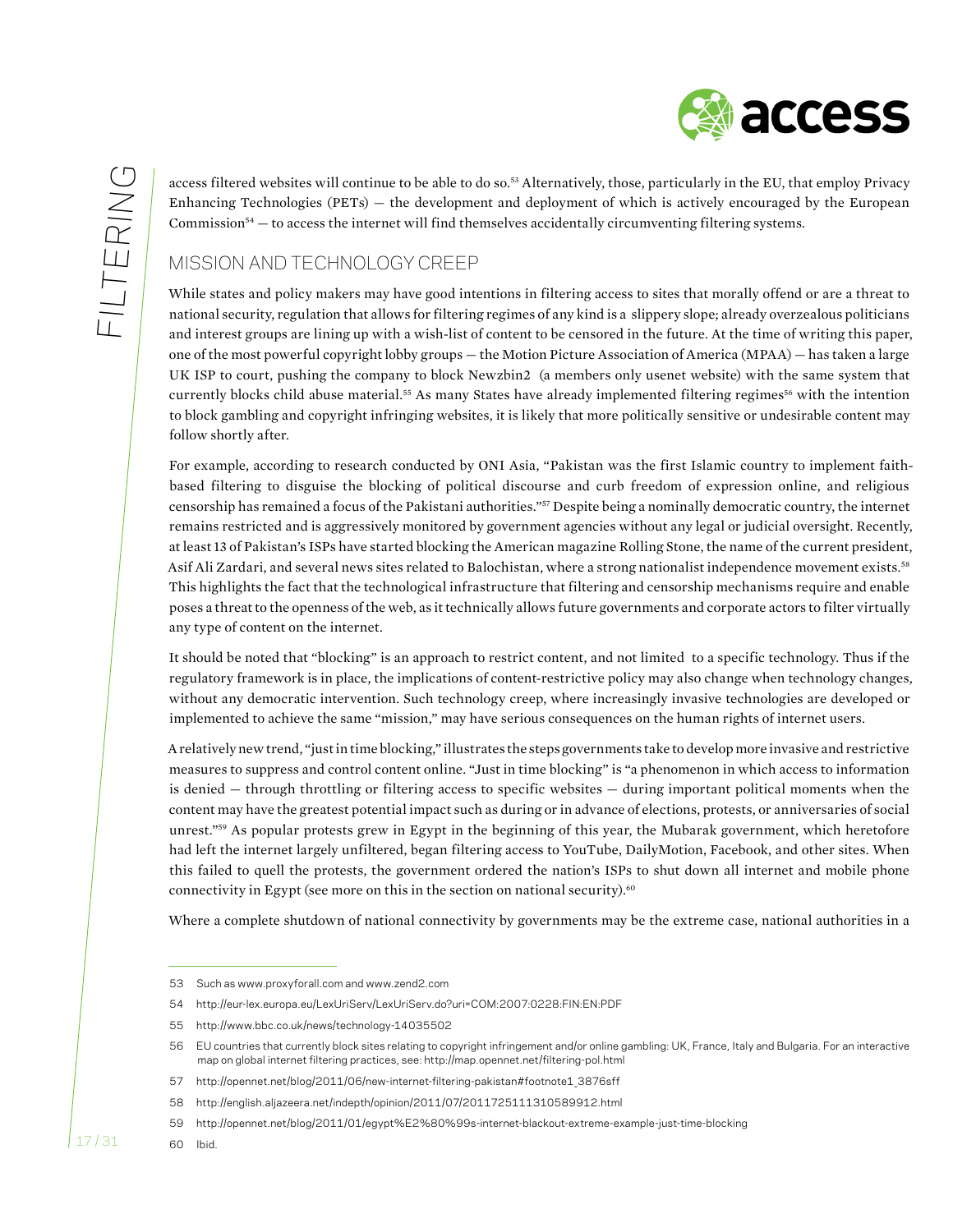

number of countries, such as Belarus, Iran, Kyrgyzstan, Bahrain, Yemen, Uganda, and China, have all controlled access to communication technology in order to suppress social movement during key political events. However, as these countries' experiences demonstrate, once the door to filtering is opened, governments will continue to develop increasingly more invasive technology to maintain their filtering regimes.

*Access is strongly opposed to all filtering of the internet except for the purposes of network security and management (e.g., spam and malware).*

#### *Recommendations*

- *1.* States should promote user-based (client-side) solutions for those who wish to have filtered access to the internet (and the use of such software should be strictly optional), rather than filtering at the national internet infrastructure or DNS levels.<sup>57</sup>
- *2.* Regulation that that allows governments and private actors to control the right to freedom of expression and privacy online should be reviewed with a view to ensuring that any measures that restrict fundamental rights are targeted, necessary, and proportional.
- *3.*
- ISPs cannot and should not be held liable for any content hosted on their platforms/sites.
- 61 Access notes that the UN Special Rapporteur on the right to freedom of opinion and expression has outlined a three-part test to guide States that feel that it is absolutely necessary to engage in filtering for certain exceptional circumstances, such as child pornography: "(1) it must be provided by law, which is clear and accessible to everyone (principles of predictability and transparency); (2) it must pursue one of the purposes set out in article 19, paragraph 3, of the International Covenant on Civil and Political Rights, namely: (i) to protect the rights or reputations of others; (ii) to protect national security or public order, or public health or morals (principle of legitimacy); and (3) it must be proven as necessary and the least restrictive means required to achieve the purported aim (principles of necessity and proportionality)."

 Access believes that this test does not include enough safeguards on countries that would filter. To reiterate, Access is adamantly opposed to any filtering except for the purposes of network security and management. In the exceptional circumstances when nations insist on filtering, we believe this activity should be circumscribed as much as possible, specifically:

 1. Regarding the principle of predictability and transparency, the law must stipulate specifically what content is not allowed, beyond general frameworks such as the protection of national security and the protection of children.

 2. The law must stipulate who the competent authority is to make decisions on filtering, and exactly what methodology it employs to determine which web content (including websites and pages) to add to filtering lists.

 3. The law must stipulate that the censoring authority make a good faith effort to contact the owner of any content to be filtered to inform them of this decision and give them an opportunity to appeal.

 4. The law must stipulate that whenever an internet user attempts to access filtered content, he/she must be redirected to an information page where the filtering decision is explained, pointing to the relevant legal informed, describing why the site was blocked, , and linking site visitors to a web page providing more information on filtering procedures, including an explanation of appeal processes.

 5. The law must stipulate that the content-owners of filtered material and other interested parties, including internet users desiring access to the content in question, must be able to appeal the decision to filter said content.

 6. Any filtering that takes place must include a periodic review of all filtered sites to check whether continued filtering of a site/page/application remains necessary.

 7. The law must stipulate that dynamic filtering through deep packet inspection is not an acceptable method of filtering, except for the purposes of network security and management. Its use poses real privacy risks to users, and fails to meet the necessity of human intervention when taking a decision as critically impeding on the right to freedom of expression.

 8. To meet the ends in recommendations 1-6, the law must stipulate that an independent regulatory body with judicial oversight must oversee the implementation of filtering decisions, and ensure transparency in decision-making, and provide opportunities for appeal.

 9. If child pornography is filtered, the law must stipulate what types of audiovisual material fall under the definition of child pornography (e.g., the Council of Europe's Convention on Cybercrime (art. 9) and Optional Protocolto the Convention on the Rights ofthe Child on the sale of children, child prostitution (art. 2c)).

 10. Governments should not put pressure on private companies/ISPs to uphold and defend the morality of society.

Furthermore, we believe that access to the internet and information communication technologies are of the utmost importance for the flourishing of human rights and participation in society. As such, governments do not and should not have the authority to shutdown national connectivity to communications technology.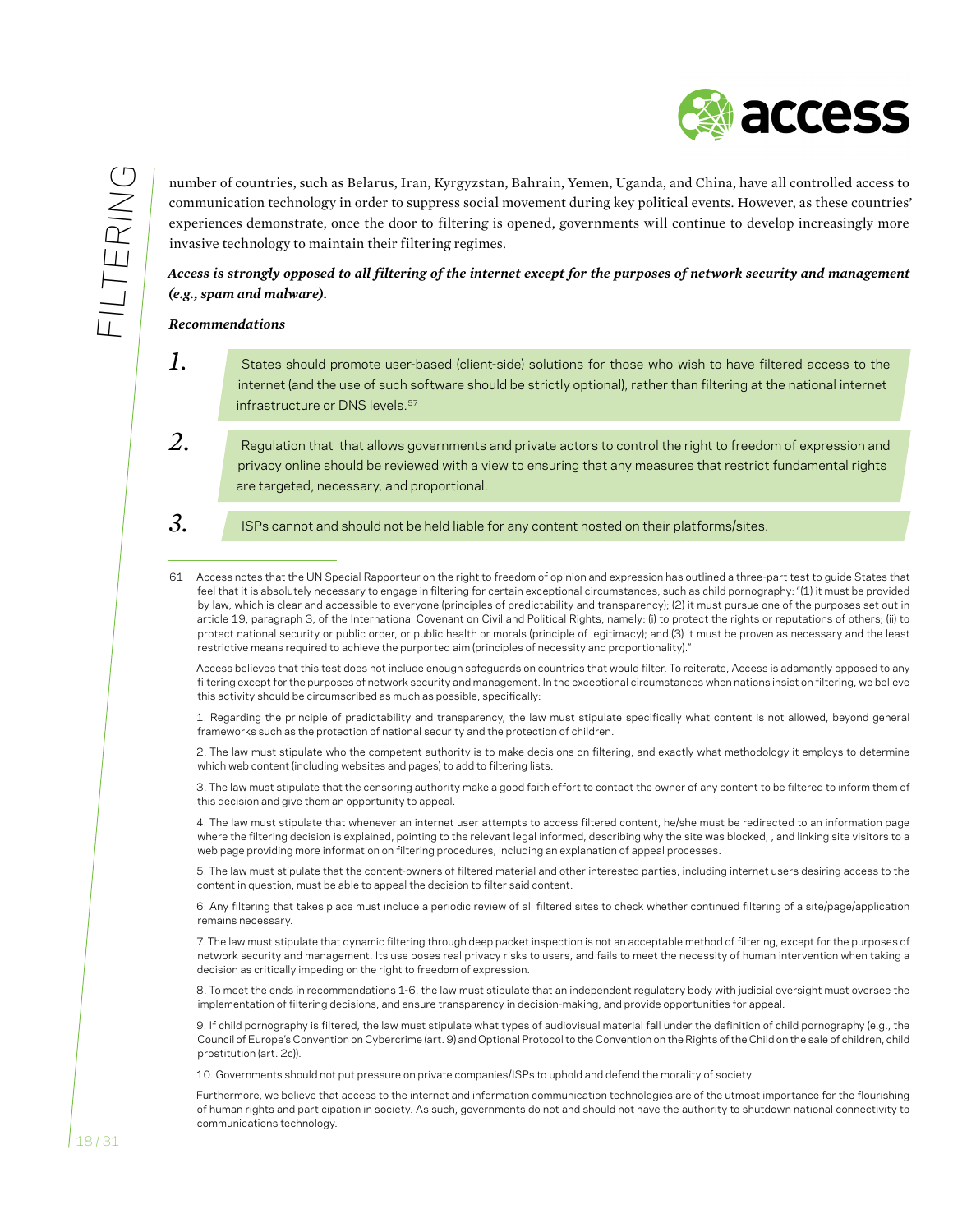

# Threats filtering poses to internet architecture

With the exception of countries like Iran and China, there is relatively little censorship occurring in the global Domain Name System (DNS). However, if more countries — and the US in particular — were to start exercising control over critical DNS infrastructure, there would likely be a flood of users shifting to alternative DNS mechanisms.

The US Congress is currently considering the PROTECT IP Act (previously called the Combating Online Infringement and Counterfeits Act, or COICA), a bill nominally designed to deter and penalize copyright infringement that poses a fundamental threat to the DNS. This bill, if passed, would replace the current Digital Millennium Copyright Act (DMCA), which, though deeply flawed (see the section below on copyright enforcement), is the dominant model of online copyright enforcement worldwide.

As internet engineers warned in an open letter in September<sup>62</sup> and again in a report in May of this year,<sup>63</sup> PROTECT IP will cause grave problems for the Domain Name System, which translates URLs like https://www.accessnow.org into IP addresses like 69.25.202.113. Essentially, the DNS is like the internet's phonebook, connecting names (domains) with numbers (IP addresses). So if the US government exerts its significant authority over the DNS to erase the entries of sites allegedly engaging in or facilitating copyright infringement, it is very likely that users will "switch phonebooks," to ones outside of the US that have not been censored.

If such a migration were to take place, the EFF reports, the inconsistencies between the official DNS and these censorshipfree alternatives will "inevitably cause non-blacklisted websites to be unreachable at various times" due to propagation delays in communications between servers, make it "harder for CDNs [Content Distribution Networks] to send their clients to the right server," increase internet backbone costs by at least 20%, and cause a variety of other cyber security problems including creating obstacles for the development of DNSSEC.<sup>64</sup>

Top venture capitalists and independent entrepreneurs have also written to Congress about the PROTECT IP Act and how it will chill their investments in innovation.<sup>65</sup> Additionally, top law professors have written to Congress to express concerns about how PROTECT IP is unconstitutional.66 In addition to these concerns, given the US' power to dictate the terms of copyright enforcement globally, PROTECT IP's passage could have dangerous repercussions worldwide.

#### *Recommendations*

*1.*

As filtering poses significant threats to the architecture and integrity of the internet, Access urges States to assess and ameliorate any internet policies that pose a risk to the internet infrastructure, architecture, or integrity.

*2.*

No law should stipulate tampering with the DNS for any reason.

# The dangers of corporate self-regulation

"Self-regulation" — cooperative regulatory solutions where industry bears primary or exclusive responsibility for enforcement — has been the dominant form of internet policy to date, given private corporations' greater adeptness at keeping pace with advances in technology, which is difficult for governments with their long regulatory processes to keep up with. Self-regulation further allows corporations to effectively manage their networks and to protect consumers

66 http://bit.ly/lawyerspipaletter

<sup>62</sup> https://www.eff.org/deeplinks/2010/09/open-letter

<sup>63</sup> http://domainincite.com/docs/PROTECT-IP-Technical-Whitepaper-Final.pdf

<sup>64</sup> https://www.eff.org/deeplinks/2010/11/case-against-coica For a more academic and detailed report on the implications of filtering to global internet architecture, see: http://www.shinkuro.com/PROTECT%20IP%20Technical%20Whitepaper%20Final.pdf

<sup>65</sup> http://bit.ly/vcpipaletter and http://bit.ly/qKf6fY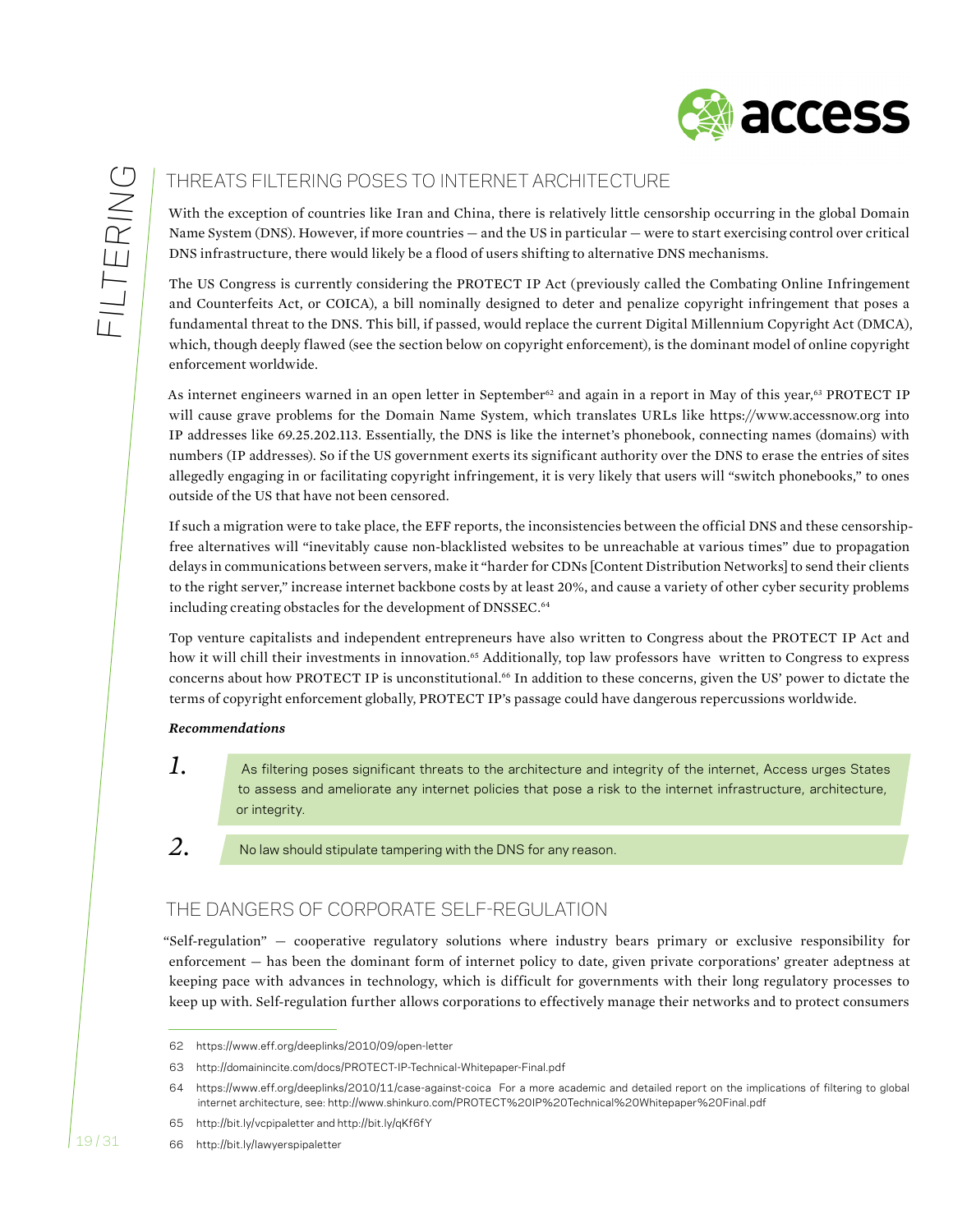

from problems such as malware and spam.<sup>67</sup> However, governments are putting increasing amounts of pressure on intermediaries to police and punish their users, whether to protect copyright or other intellectual property interests, tax revenues from online gambling, or combat child exploitation. Access does not wholesale reject self-regulation, but rather is concerned about the growing trend by governments to outsource the enforcement of the law to private companies. Internet intermediaries, as private enterprises, are ill equipped to play the role of judge, jury, and executioner over the content that is transmitted over their networks and platforms. Any self-regulatory measures must be must be transparent, accountable, based on the rule of law, include law enforcement (if the accusation is illegal activity), the possibility for judicial review, and must have appropriate due process safeguards.

Furthermore, it is important that such self-regulatory initiatives remain truly "voluntary" and not forged under undue governmental pressure, so that they not result in hasty, reactive policies that would infringe on the rights of users or would be in violation of international human rights standards.

#### *Recommendations*

| 1.             | Self-regulatory measures must be transparent, accountable, and based on the rule of law. They must also<br>include law enforcement (if the accusation is illegal activity), judicial review, and must have appropriate due<br>process safequards. |
|----------------|---------------------------------------------------------------------------------------------------------------------------------------------------------------------------------------------------------------------------------------------------|
| 2.             | As corporations do not have the legal competency to determine the legality of content or activities of users<br>online, these determinations should not full under the scope of self-regulation.                                                  |
| 3.             | Self-regulatory schemes need to guarantee transparency and protect the rights of users, for which oversight<br>by an independent body is a key element.                                                                                           |
| $\overline{4}$ | The crafting and implementation of private, self-regulatory initiatives should be based on principles of multi-<br>stakeholderism, in particular the rights and interests of users must be adequately considered and protected.                   |
| $\overline{5}$ | Self-regulatory initiatives should remain truly voluntary, and not the result of governmental pressure.                                                                                                                                           |

# The Sale and Proliferation of Filtering Software

Another dangerous corporate trend that threatens the right to freedom of expression and privacy online is the production and sale of censorship and surveillance technologies by Western corporations (with at least the implicit consent of their governments) to repressive regimes. These companies, which operate within Canada, the United States, and the European Union, limits the moral authority of these governments to criticize the practices of repressive regimes, as they are often the actors who have provided the technology  $-$  such as Deep Packet Inspection (DPI)  $-$  in the first place. The export of advanced censorship and surveillance technology jeopardizes the rights of citizens living under these regimes. Western companies are thus playing a direct role in the proliferation of filtering technologies, and by making this type of hard- and software available to repressive regimes, they are taking sides against citizens who are censored, surveilled, prevented from disseminating content, and from participating freely, fully, and safely in society.68

Currently regulation surrounding the issue of the exportation of dangerous, so-called "dual-use" technologies — tools that can be used for both peaceful and military aims — is grey, as governments attempt to grapple with how best to mitigate the exportation and proliferation of these potentially harmful products. While not all companies in this industry can be

<sup>67</sup> Successful French initiative, SignalSpam, which may be exported to other countries, such as Holland: http://woutdenatris.wordpress. com/2011/02/15/will-signal-spam-take-off-in-the-netherlands/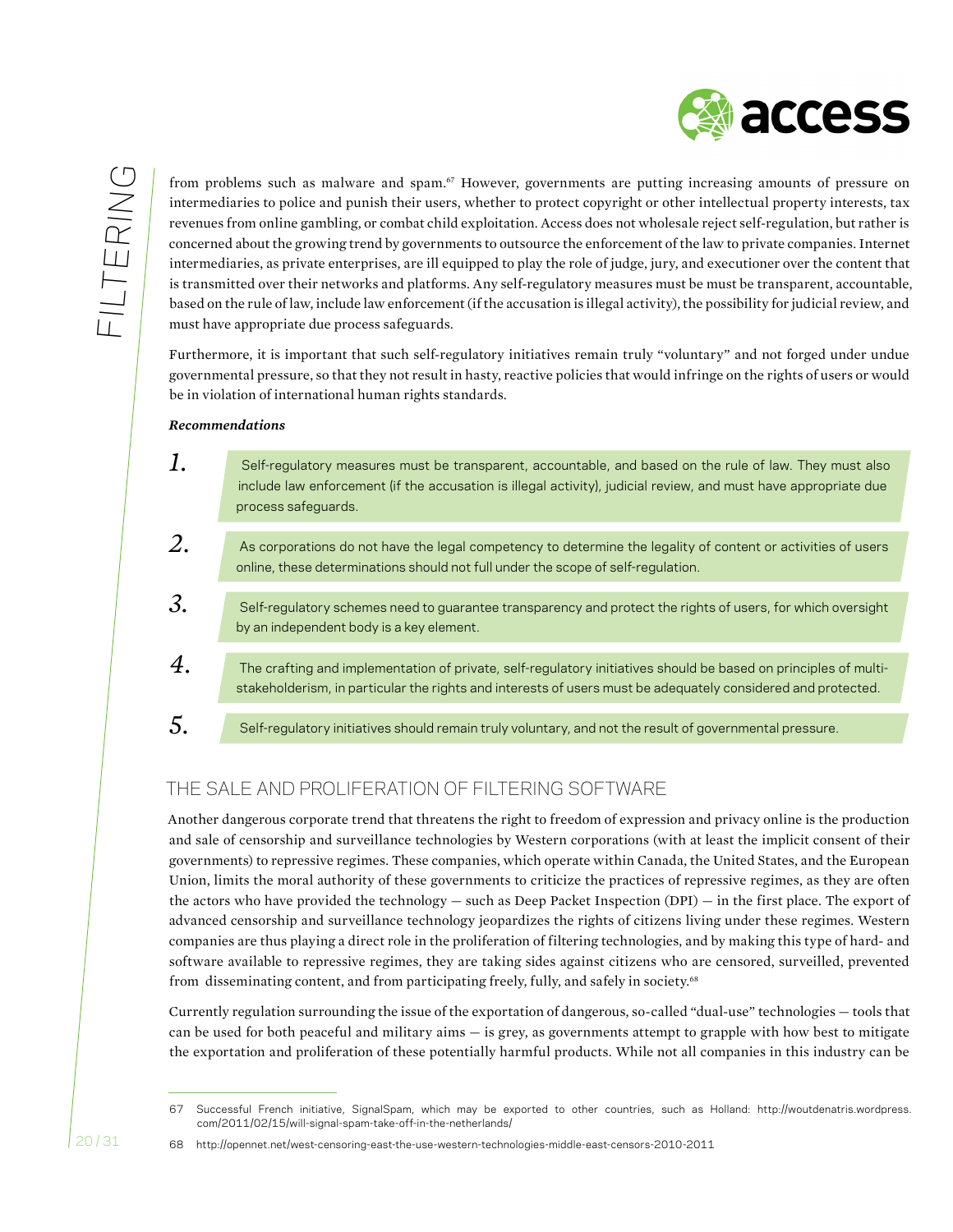

lumped into the same group, it is possible to identify a handful of companies that are active in selling surveillance and censorship technology.69 One approach to this problem has been the development of self-regulatory frameworks to control the exports of these technologies, such as the Global Network Initiative (GNI). Despite attempts to bring these companies on board however, not a single hardware vendor has joined the GNI.70 To maintain a consistent position on democracy and human rights, particularly in regard to the democratizing potential of ICT, it is imperative that policy makers pursue strong public policy solutions to curtail the export of censorship and surveillance technologies.

The European Parliament has taken a proactive step to control the exports of dual use technologies, recently adopting a resolution that would prohibit their export to select countries (such as India, China, Turkey, and Russia) where they may be used "in connection with a violation of human rights, democratic principles or freedom of speech."71 Access hopes this will be followed by more concrete regulation and that other countries will soon emulate this approach.

#### *Recommendations*

*1.*

*2.*

- It is imperative that states develop strong and effective regulation on the production, sale, service, and proliferation of censorship and surveillance (or "dual use") technologies to other nations, in particular to States with records of human rights abuse.
- States should take steps to end the sale and service of filtering and surveillance technologies for any purposes other than network security and management (e.g., malware, spam). They must exercise great caution and oversight in exporting these technologies to countries with poor track records of respecting human rights.

# Copyright Enforcement

The enforcement of copyright is increasingly challenging the open exchange of information and communication via the internet, often to the detriment and disadvantage of internet users. The internet is not and should not be a free haven for illegal activities. However, while the objectives of copyright enforcement may be legitimate, the methods currently used by governments often significantly impinge upon the rights of users. More specifically, the imposition of liability on internet intermediaries for the actions of their users, as well as disproportionate sanctions imposed on alleged copyright infringers, is having a chilling effect on the right to freedom of expression and severely undermining the right to privacy. Intermediaries are incentivized to remove content of users, without knowing whether the content is infringing, and the fear of potential legal ramifications lead users to censor themselves.

As access to culture, freedom of communication, and privacy are key to enabling citizens to freely, fully, and safely participate in society, measures to protect intellectual property, and copyright in particular, must be targeted, necessary, and proportionate. Specifically, states and private actors should limit the enforcement of copyright with a view to reversing the risk it poses to the rights to freedom of expression and privacy, characteristic of current notice and takedown regimes in many countries in particular. This includes, but is not limited to, minimizing intermediary liability for content hosted on web platforms, restricting the release of identifying information of alleged infringers, including fair use provisions, and

<sup>69</sup> Nokia Siemens Networks exported surveillance technology to Iran and Bahrain; Giza Systems, Narus and Gamma International to Egyptian state security; Trovicor to Bahrain; Amesys, ZTE Corp. and VASTech furnished Libya with the basis of its censorship and surveillance structure; Cisco has been accused of providing a substantial part of China's censorship infrastructure, dubbed the "Great Firewall of China"; and the McAfee Smartfilter — a database of sites used to identify sites which will be censored — has been used in Tunisia and throughout the Middle East and North Africa. (cf: Wagner, Ben. "Exporting Censorship Technology – Human Rights Impact in Tunisia and Beyond". Background Document prepared for Workshop 77 at the Internet Governance Forum 2011, Nairobi.)

<sup>70</sup> Wagner, Ben. "Exporting Censorship Technology – Human Rights Impact in Tunisia and Beyond". Background Document prepared for Workshop 77 at the Internet Governance Forum 2011, Nairobi.

<sup>71</sup> http://www.europarl.europa.eu/en/pressroom/content/20110927IPR27586/html/Controlling-dual-use-exports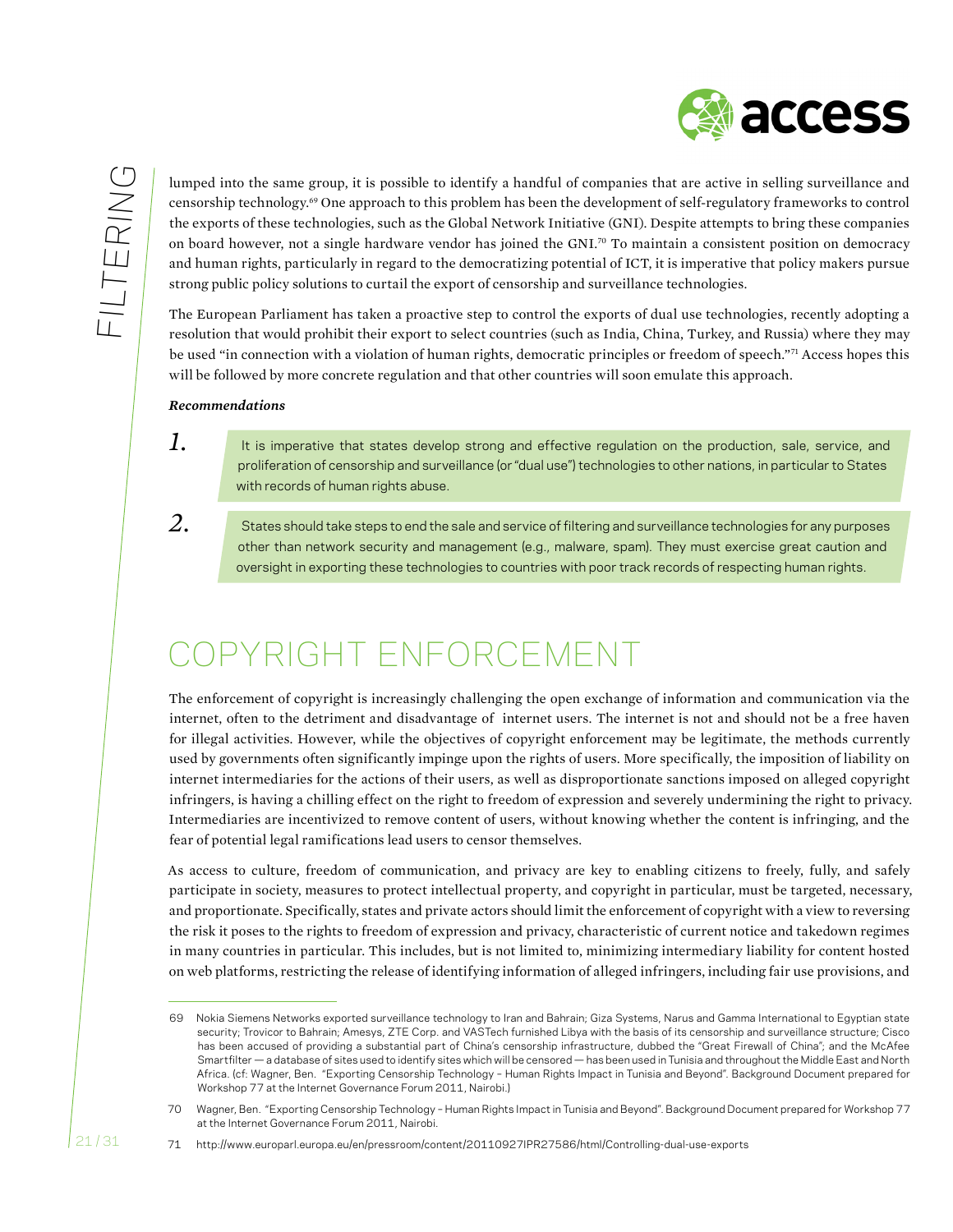access

ensuring sanctions imposed are fair in relation to the damage done.

Wherever possible, regulators should ensure that policies are designed to enable greater access to cultural works. For example, by amending legislation on orphan works, where strict copyright terms prevent public libraries, educational institutions, museums, and other non-commercial actors from digitizing or making content available to the general public.

# Intermediary liability

Many states make intermediaries, including webhosting companies and online services, liable for content that they host or transport. This liability often focuses on copyrighted material, but also extends to other material deemed unlawful, including defamation and hate speech.

Laws imposing liability place a significant burden on intermediaries, at times requiring them to actively monitor content and to engage in taxing legal procedures. Such a burden stifles innovation, risks chilling online expression, and undermines privacy. The internet's success and the thriving of users' online activities require safe harbors to protect intermediaries from liability over content that they did not create or influence.

In the United States (Digital Millennium Copyright Act, art. 512), in South Africa (Electronics Communications Transactions Act, chap. XI), in South Korea (Copyright Act of Korea) and in the European Union (E-Commerce Directive), liability for intellectual property rights violations is limited by providing "notice and takedown" procedures: intermediaries can avoid liability by removing suspected content expeditiously after notification by the claimant (generally an alleged rights holder).

Even though such laws have shielded intermediaries from undue pressures and played critical roles in facilitating the growth of web services, thereby creating spaces for free expression, they are flawed in key respects. Limited liability laws have been successful in protecting the interests of intermediaries and of rights holders, but they have been remiss, or inconsistent, in protecting the rights of users. Copyright enforcement has led to inadvertent or deliberate removals of noninfringing content, and the near-automated process by which the "notice and takedown" regime is executed has adversely affected individuals' rights to privacy and freedom of expression.

To protect intermediaries, and to protect the rights of individuals online, regulation should ensure liability is limited to very specific circumstances. At the same time, copyright enforcement regimes need to provide additional safeguards for end-users. An ideal system will maintain the streamlined process with which infringing material can be removed under notice and takedown regimes, while providing stronger protection for the rights of individual internet users, and remove the incentive for providers to automatically choose the side of the claimant by removing content.

To protect the right to freedom of expression, Access supports legislation adopted in countries such as Chile and Australia, which require court orders to remove material, and in Canada, where a notification-based system discourages users from infringing, rather than summarily removing their material. Intermediaries and end-users are better served under a clear regulatory and legal framework that establishes procedures with checks and balances, rather than an undefined notice and takedown regime.

There are useful alternatives to a notice and takedown or a strictly "court-ordered" system. For instance, Mark A. Lemley and R. Anthony Reese have developed ideas for a system based on the domain name trademark Uniform Dispute Resolution Policy, and the Australian internet provider iiNet has suggested a piracy-mediation model.<sup>72</sup>

In a recent paper on copyright enforcement and intermediary liability,<sup>73</sup> Access proposed, as a proof of concept, an alternative to the notice and takedown, the dominant copyright enforcement model worldwide, which relies on a special

73 c.f.: Access, "Towards a Rights-Respecting Copyright Enforcement Mechanism: An Alternative Approach to Notice and Takedown", 2011: https:// s3.amazonaws.com/access.3cdn.net/1a153f88d1ada103f3\_1cm6ivbpt.pdf

<sup>72</sup> Mark A. Lemley and R. Anthony Reese, "A quick and inexpensive system for resolving peer-to-peer copyright disputes," *Cardozo Arts & Entertainment*, Vol. 23:1, 2005. "Encouraging legitimate use of Online Content. An iiNet view," iiNet, 15 March 2011, http://www.iinet.net.au/ press/releases/201103-encouraging-legitimate.pdf.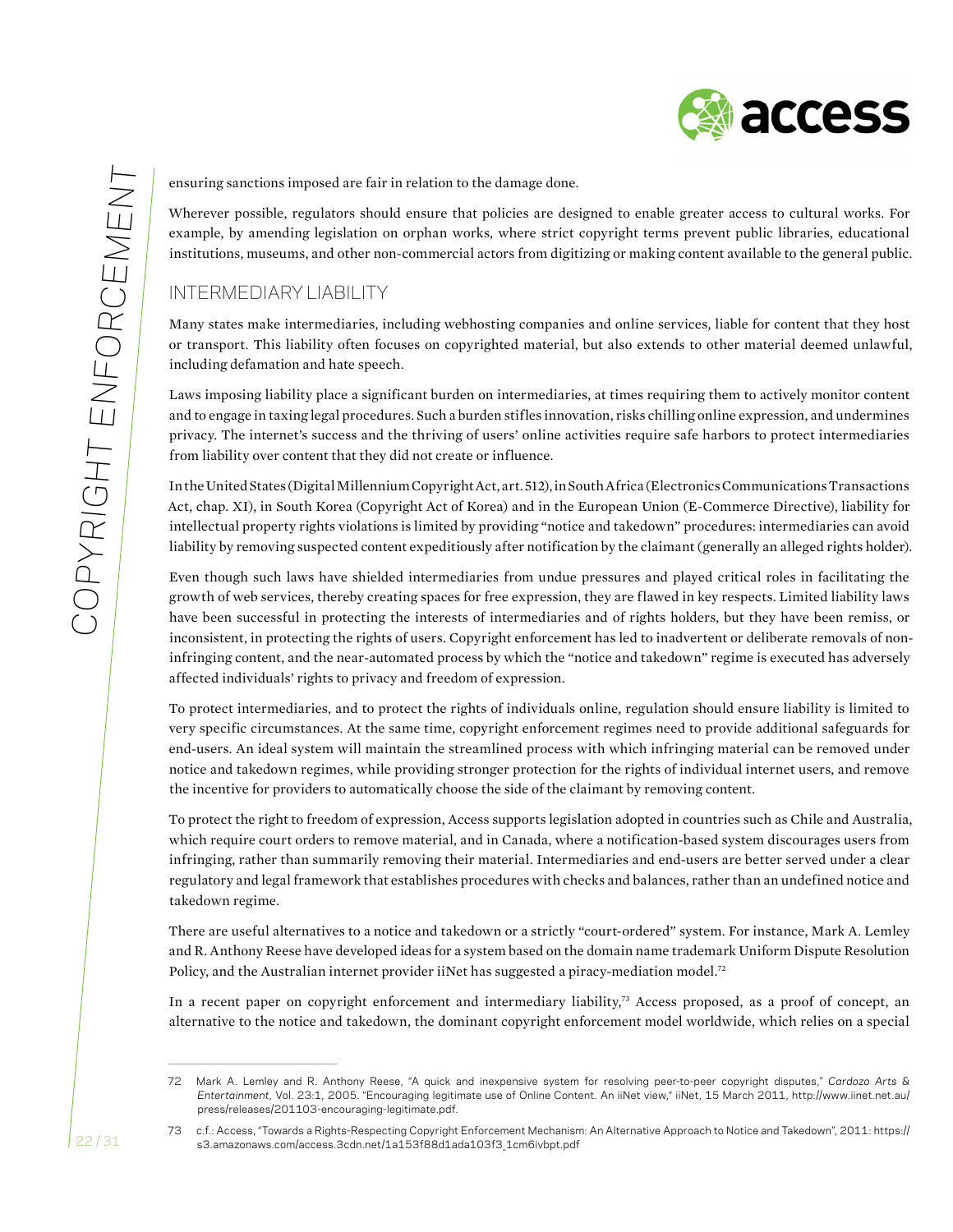

administrative mechanism to supplement a court-based system. This model would still allow for expeditious determinations on the legality of content, but without undermining users' rights. While in the notice and take down system the burden of addressing copyright infringements mainly lies with online intermediaries, the model proposed by Access takes a rightsbased approach, in which due process is observed and a final decision regarding the infringement is taken by a legally competent body (rather than by a private corporation). All parties still retain the option to seek access to court a proceeding, but the system puts a critical check on the removal of content, and on prematurely disclosing the identity of users.

#### *Recommendations*

- *1.* All action taken against illicit activity on the internet must be aimed at those directly responsible for such activities, and not at the means of access and transport — namely online intermediaries — always upholding the fundamental principles of freedom, privacy, and the respect for human rights.
- *2.* Intermediaries must not be put in a position where they have to judge the legality of online content. The state shall provide legal certainty regarding the role of intermediaries and what they can expect in terms of rights and obligation.
- *3.* Intermediaries must not be obliged to monitor or investigate the presence of potentially infringing material on their networks or service.
- *4.* Material removed should be limited to only the specified items that demonstrably infringe copyright.
- *5.* Intermediaries should clarify in their terms of service to both claimants and users how they will handle content removal requests, and clearly explain how users whose content's legality is being questioned can appeal such decisions.
- *6.* Intermediaries should provide for accountability by publishing removal requests and their outcomes in depositories like ChillingEffects.org to ensure transparency and to facilitate a public check on frivolous and vexatious copyright claims.

## Anti-piracy crackdowns

The increased focus on copyright has led States to use the veil of anti-piracy efforts — an objective supported by many states — to suppress dissent. Following raids by Russian law enforcement on the offices of human rights, environmental activists, and dissidents conducted on the pretense of defending Microsoft's copyright, Microsoft has responded to public pressure on this issue by granting free software-licenses to NGOs in twelve countries.74

In late 2010, the U.S. Immigration and Customs Enforcement (ICE) launched rounds of domain name seizures for sites hosting allegedly infringing material, including a Spanish site declared by the Spanish courts to be non-infringing, *rojadirecta*, that was operating outside of the United States.75 These types of website seizures raise important questions relating not only to the appropriateness and strictness of copyright enforcement, but of "geography creep", the dangerous precedent of imposing domestic laws in other national jurisdictions.

The collateral damage that IP blocking — a common method employed to restrict access to allegedly infringing websites poses to the openness of the web is not proportionate to goals of copyright law. As many websites share IP addresses, which

<sup>74</sup> http://www.nytimes.com/2010/10/17/world/17russia.html

<sup>75</sup> http://www.publicknowledge.org/blog/more-domain-seizures-dojice-spanish-website-s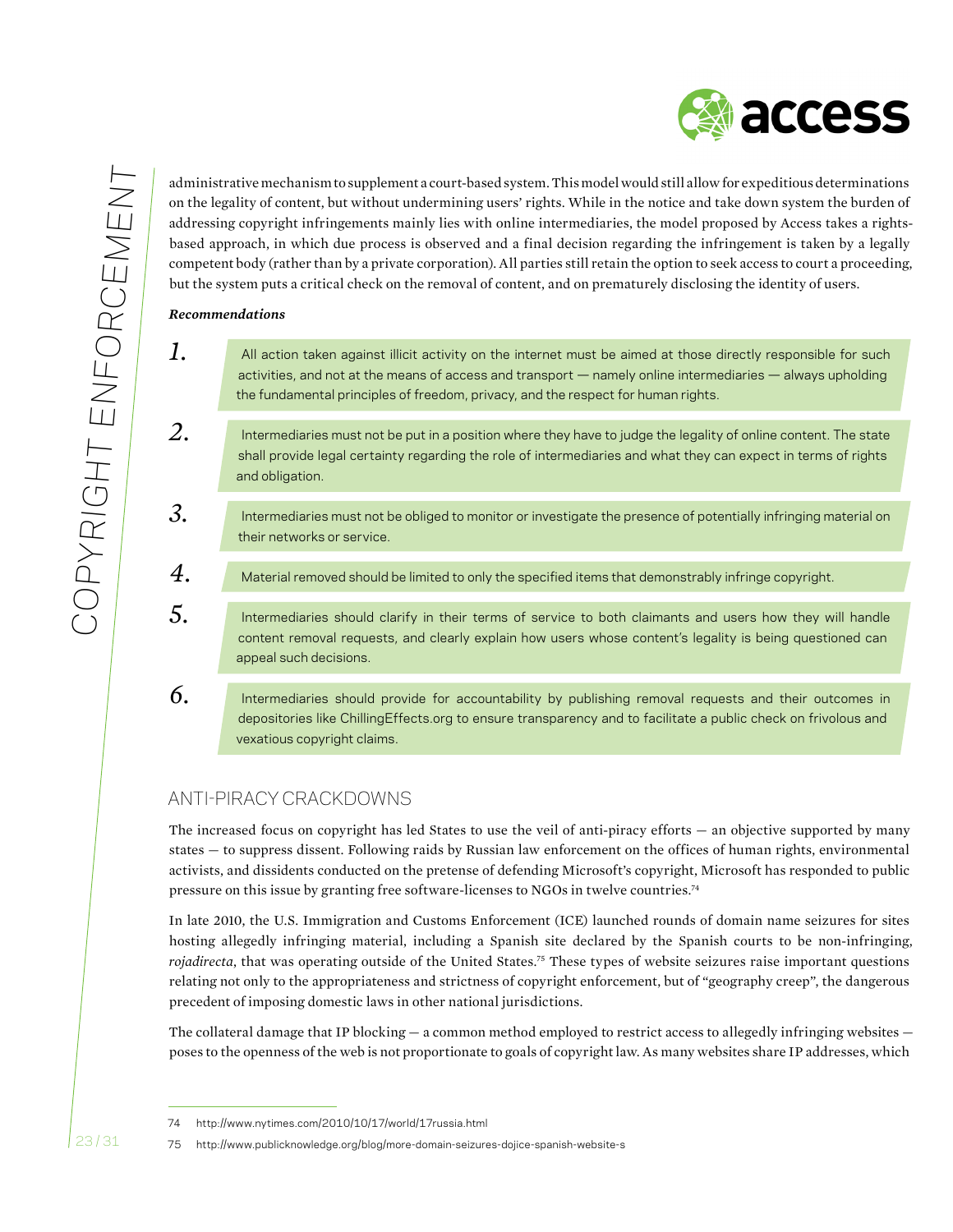access

are often used for hundreds of separate and unrelated websites<sup>76</sup> — blocking an IP can involve the blocking of large numbers of perfectly innocent sites.

Such instances have already occurred in the US, where the Department of Homeland Security (DHS) accidentally seized the domain of a large DNS provider in an effort to target ten websites accused of selling counterfeited goods or hosting child abuse material; the collateral damage was disproportionate to the stated aim as 84,000 unrelated websites were taken offline.77 For more elaboration and specific recommendations regarding the threats blocking imposes to the integrity of the web, please see the section on filtering.

#### *Recommendations*

- *1.* Conforming to the rule of law, States should be consistent in addressing copyright infringement, and refrain from targeting civil rights organizations specifically.
- *2.* Efforts by rights-holders to provide free licenses to civil society organizations in repressive regimes, partly to undercut directed anti-piracy crackdowns on such organizations, should be welcomed. This should also be replicated or followed up with low-cost alternatives by other companies.
- *3.* IP blocking is a blunt tool often involving significant, disproportional damage, and should thus be avoided.

# End-user sanctions and trade agreements

Trade agreements are increasingly incorporating copyright provisions that may threaten the rights of internet users. Through prescribing the implementation of these provisions in national regulations, these international trade agreements serve to quickly spread a web of unified economic and legal pressures to enforce copyright without guaranteeing proper safeguards. They risk overlooking local circumstances, and disregard the rights and interests of internet users, further exemplified by the secretive process often surrounding negotiation of the agreements.

The Anti-Counterfeiting Trade Agreement (ACTA) — a multi-lateral agreement negotiated in secret by a handful of countries which seeks to establish international standards for intellectual property rights enforcement — is controversial in both process and substance.78 The agreement contains a number of provisions, which if signed and ratified by signatories, would have serious implications from a variety of perspectives, including harming international trade, stifling innovation, undermining democracy, and severely restricting fundamental human rights. This agreement is only one example of the growing trend to disproportionately criminalize forms of intellectual property violations, namely copyright, where the interests of private rightsholders (which are usually large corporations) trump those of user-citizens.

The Agreement has been signed by a handful of negotiating countries and is currently making its way to individual member states of the EU, eventually to the European Parliament for a final consent vote. Digital rights groups have long campaigned against such measures that undermine human rights and threaten the openness, neutrality and resilience of the internet, and strongly urge countries to swiftly reject ACTA and similar agreements that call for such blatantly disproportional enforcement of intellectual property.79

The Trans-Pacific Partnership Agreement (TPP) is the next major international trade agreement which the United States

<sup>76</sup> http://cyber.law.harvard.edu/archived content/people/edelman/ip-sharing/

<sup>77</sup> http://yro.slashdot.org/story/11/02/16/2239245/US-Govt-Mistakenly-Shuts-Down-84000-Sites%22%20%5Ct%20%22\_blank

<sup>78</sup> Negotiating countries: Australia, Canada, the European Union, Japan, Mexico, Morocco, New Zealand, South Korea, Singapore, Switzerland and the United States.

<sup>79</sup> For more information on the contentious aspects of ACTA, a short booklet has been prepared by Access, EDRi and the Trans Atlantic Consumer Dialogue (available in English, Czech, Polish, German, Romanian and French): https://www.accessnow.org/policy-activism/press-blog/accessacta-overview-anti-counterfeiting-trade-agreement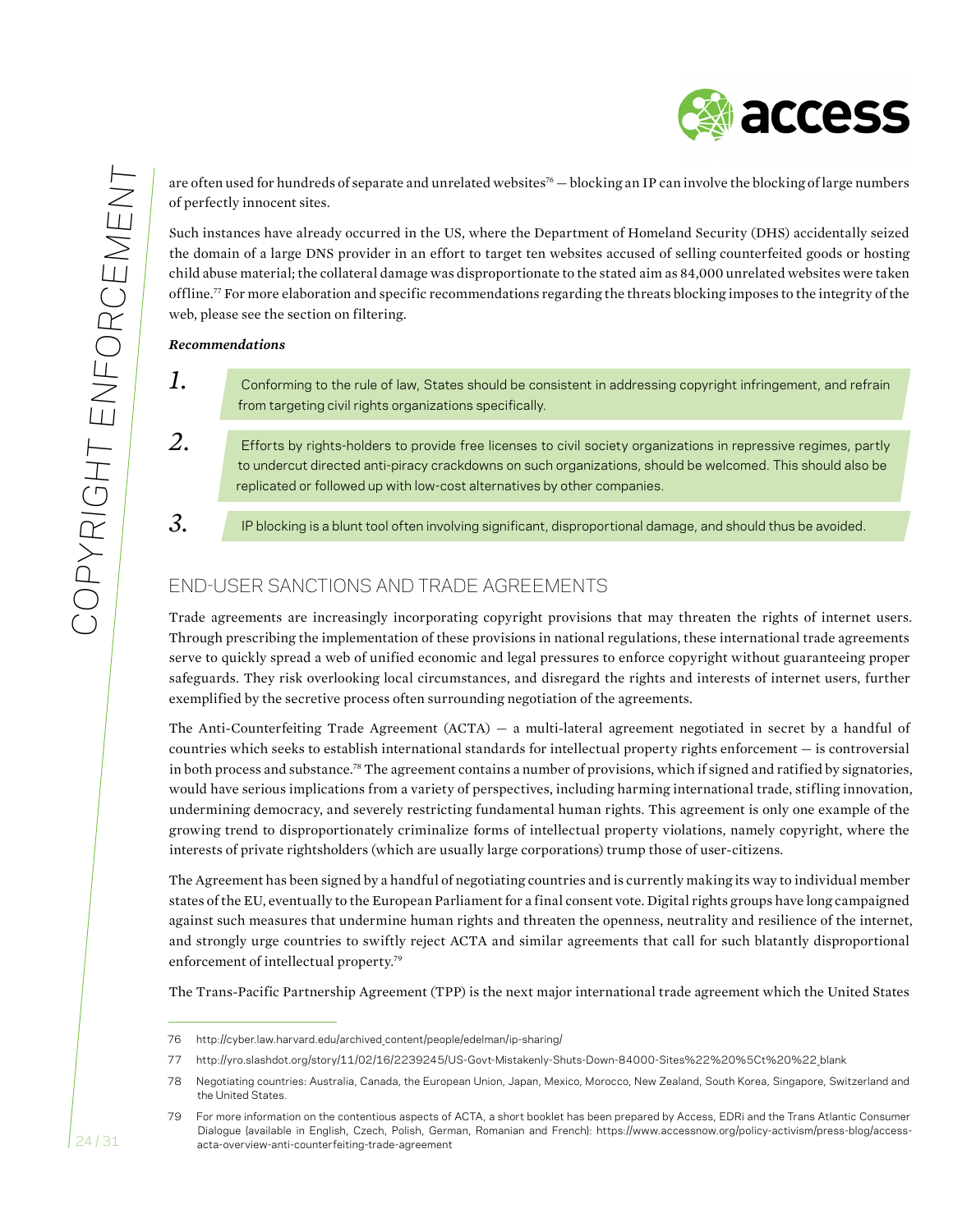is negotiating in secret with other countries that have not signed ACTA. The current draft of the TPP prescribes ISPs to implement a "policy that provides for termination in appropriate circumstances of the accounts of repeat infringers."80 Furthermore, it contains provisions requiring intermediaries to give information on the identity of a suspected infringer, without judicial intervention.<sup>81</sup> TPP further includes criminal enforcement measures, which even users that access infringing content for private use, without commercial advantage, can be subjected to. $82$ 

A particularly troubling aspect of many proposed laws aimed at protecting copyright is the suspension of internet access for users who are found to be repeat infringers. It should be clear that access to the internet must not be revoked from anyone.<sup>83</sup> To protect the users' access to the internet, the Netherlands adopted legislation prescribing to only allow ISPs to cut off web access under limited predefined circumstances, excluding violations of copyright.<sup>84</sup>

Recently, the G8 convened in Deauville, France, and discussed the internet and its role in society and the economy. Its final communiqué, while containing some rights-respecting language such as broadening internet access and stressing the importance of the internet as a tool for democracy, does include strong language about the protection of copyright, including intentions to develop improved methods of intellectual property rights enforcement. The increasing rhetoric about "balancing" human rights with the right to property underscores the threat that the entertainment lobby and other actors pushing for strict intellectual property enforcement pose to users' ability to freely, fully, and safely participate in society. As such, it is critical that States develop fair, justified, and reasonable approaches to the protection copyright in the online environment.

#### *Recommendations*

- *1.* Any regulation prescribing sanctions against copyright violators should specify exactly what the threshold for violation is and what penalties violators can expect.
- *2.* The law must specify that online intermediaries should not be considered publishers of content that they did not create or influence, and should not be liable for all that being a publisher entails in the offline world, especially as regards defamatory comments and actions by third-party users of a website (akin to the US's Communications Decency Act).
- *3.* Sanctions imposed must be in fair relation to the damage done. The law must place proportionate limits on damages sought by rights holding claimants.
- *4.* The law must not prescribe cutting off access to the internet. The law mustinhibitreleasing private information on the identity of alleged infringers to claimants without judicial intervention.
- *5.* Multi stakeholders shall participate in the discussions and negotiations of trade agreements that might affect their rights. Individuals must enjoy their rights as citizens of the internet, and not merely be treated as buyers (or non-payers for that matter) of a service.

*As will be discussed in greater depth in the section on the right to access, this organization believes that access to the internet is a human right which should be enshrined in law. No regulation should prescribe cutting off internet access as a punishment, deterrent, or as a means to prevent further copyright violations.*

<sup>80 &</sup>quot;Trans-Pacific Partnership - Intellectual Property Rights Chapter - Draft," 10 February 2011, Art. 16.3b.VI

<sup>81</sup> TPP, Art. 16.3b.XI

<sup>82</sup> TPP, Art. 15.1b

<sup>83 &</sup>quot;Report of the Special Rapporteur on the promotion and protection of the right to freedom of opinion and expression, Frank La Rue," 16 May 2011. Par. 49, 78-79.

<sup>84</sup> https://zoek.officielebekendmakingen.nl/dossier/32549/kst-32549-40.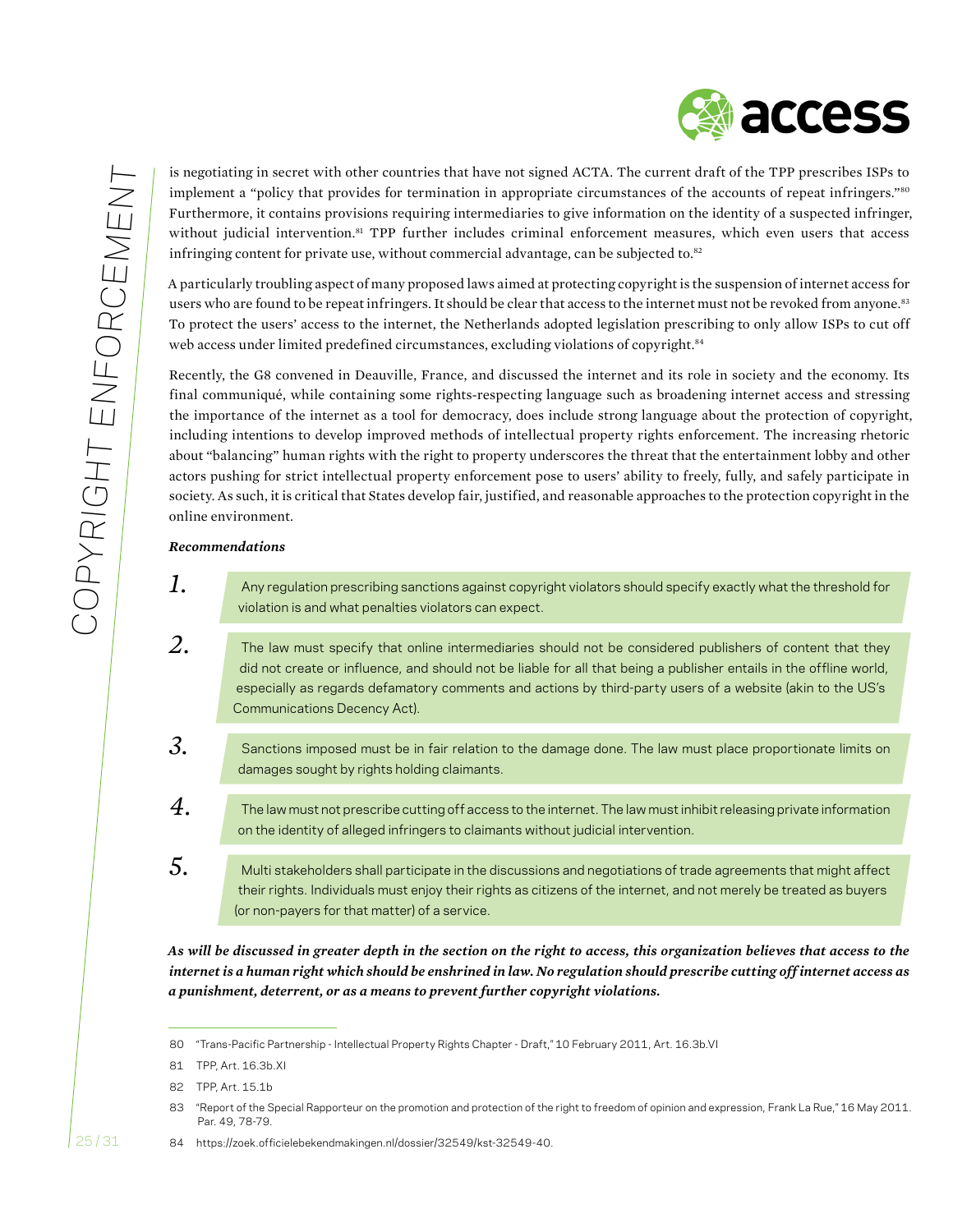

# Right to Internet Access

# Getting access

Even though the gap between those who have and do not have access to the internet remains — the so-called "digital divide" — the number of internet users is increasing exponentially around the world. Approximately 1.86 billion people have access to the internet, where access to mobile networks is now available to 90% of the world population and 80% of the population living in rural areas.<sup>85</sup> This has, at least in part, been stimulated by the rapid expansion of mobile broadband in developing countries. Mobile broadband, in particular, is one of the facilitators of internet in rural and remote areas, where fixed line internet access remains elusive.

One of the most important impediments for individuals to benefit from access to the internet is exactly that, making sure that access the internet is available and affordable. With economic forces largely determining who has access — for example in terms of investment in infrastructure and in purchasing power for equipment and subscriptions — the web remains unreachable for many. Governments can have a role in changing this, by legislating to facilitate access, by stimulating competition, and by promoting demand.

With more and more governance information as well as government services being placed online, citizen interaction with governments is increasingly conducted over the internet, which makes ensuring internet access an even greater imperative for States, as it is a prerequisite for free, full, and safe participation in society.<sup>86</sup> The internet allows individuals to communicate with others, to search for information, to be educated, to play, to pursue economic opportunities, to voice their opinions, and much more. Recognizing the increasingly critical role the internet plays, several States have taken measures to legally establish the right to access the internet.

Estonia (2000) and Greece (2001) were the first and second countries to introduce universal service provisions into their laws, ensuring every citizen would be able to connect to the internet. France (in a decision by the constitutional court in 2009), the European Union (2009), and others have followed more recently.<sup>87</sup>

#### *Recommendations*

- *1.* Access to the internet should be enshrined in national law. The law must stipulate that all inhabitants of the State must have the right and ability to access the internet, including in areas that are considered rural or remote.
- *2.* Universal access provisions, coverage, and services must be enshrined into law by States. Furthermore, individuals should be able to access the internet via private connections and facilities, and where this is not possible, the State must ensure the availability of public internet access facilities.

# Improving access

Internet access in itself, however, is not sufficient. What also matters is the quality of access and ensuring that access is retained.

To enable effective access to the internet as a whole, internet users must be able to access the web without mandatory filters (see the section on filtering) or surveillance (see the section on national security and cyber crime). In addition, in

<sup>85</sup> http://newsbytes.ph/2011/06/07/un-report-says-broadband-dev%E2%80%99t-still-slow-paced/

<sup>86</sup> http://datos.fundacionctic.org/sandbox/catalog/faceted/

<sup>87</sup> http://igbook.diplomacy.edu/2011/05/right-to-access-the-internet.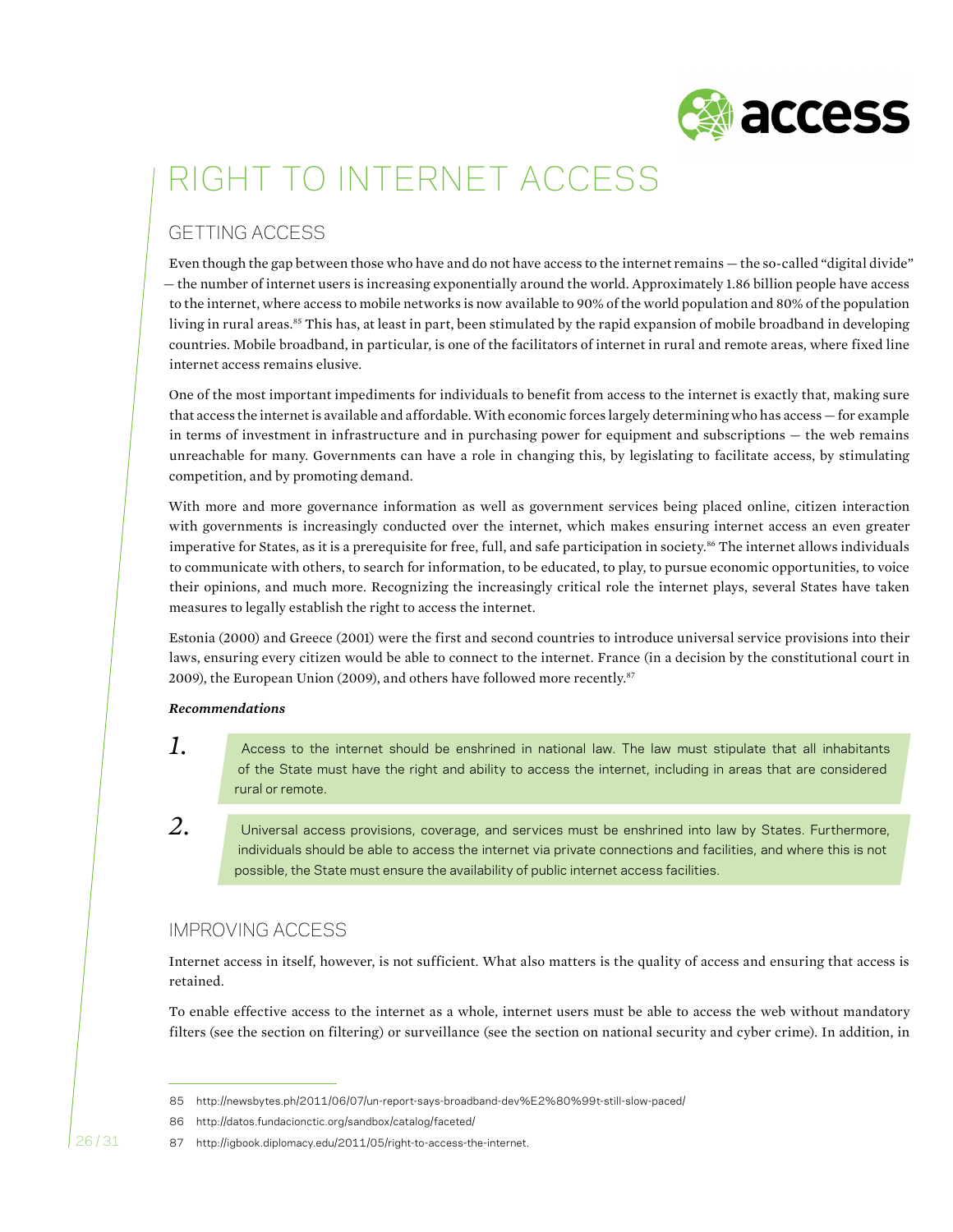$\circ$ GHT TO INTERNET ACCESS in 2007.89 *Recommendations 1.*

order to avoid per-service tariffs imposed on users or web services, which may fragment the internet, net neutrality must be guaranteed (see below).

Going a step further, quality internet access requires high speed and stability. In order to benefit from the internet's full potential, broadband-level internet access has become essential. More and more web services place a high demand on bandwidth, for example by utilizing video or other dynamic content. Furthermore, economies and individual users left without broadband internet access are placed at an immediate disadvantage as opposed to users of high-speed networks, in terms of efficiency, effectiveness, and potential for innovation and participation.

Similar to guaranteeing universal internet access, there has also been positive regulation on this issue. Notably, Finland (2009) and Spain (2011) have adopted laws prescribing universal access to the internet on broadband level for all users at a minimum of 1 Mbps. The Spanish government hopes this will allow broadband access to 350,000 households currently excluded from such service.<sup>88</sup>

It should also be noted that while internet access in developed nations has largely been a gradual process starting at dial-up, then moving onto DSL, then on to high-speed copper wires and recently fiber optic cable and mobile broadband, citizens in developing countries have taken a dramatically different trajectory to gaining access, frequently moving from no access at all to mobile internet access. Indeed, the ITU reports that in 2010, the developing world increased its share of total global mobile subscriptions to 73%, up from 53% in 2005, and now 143 countries offer 3G services commercially, compared to 95

The law should stipulate that all inhabitants have the right to universal broadband access; this is especially important when market forces will otherwise fail to offer universal broadband access at a reasonable price.

*2.* States should incentivize and promote development of mobile internet infrastructure, particularly in the developing world.

# Net neutrality

One of the critical components and enablers of "quality" access to the internet is ensuring that internet service providers (ISPs) act as "neutral" (or "blind") carriers of data. Where network neutrality is in place, network or service providers do not discriminate or impose filters on content or type of content, and do not selectively affect the quality (speed) of specific web services.

Competition among suppliers of internet access is an important counterforce to discriminatory access practices. Network neutrality policies prevent ISPs from charging consumers additionally for access to certain web services and applications, as well as from charging web services and applications for prioritizing their data over the network of the carrier. This neutrality facilitates innovation by providing open and equal access to services and data networks, as well as ensuring that the internet remains universal rather than fragmented. Network neutrality does not preclude ISPs from offering access packages with different (overall) speed or (overall) data bandwidth plans, but within those packages there can be no perservice/application discrimination on access and quality of access (including speed).

Network neutrality is also an issue for the less privileged, as it is about the global flow of information, an important human resource because "poverty has an important informational dimension."90 The internet is essential for modern society and the world's economic system. The reversal of net neutrality in one country may easily have a knock on effect, prompting ISPs

 $\overline{\widetilde{\alpha}}$ 

<sup>88</sup> http://www.cincodias.com/articulo/economia/banda-ancha-mega-formara-parte-servicio-universal/20110520csrcsreco 2.

<sup>89</sup> http://www.itu.int/ITU-D/ict/material/FactsFigures2010.pdf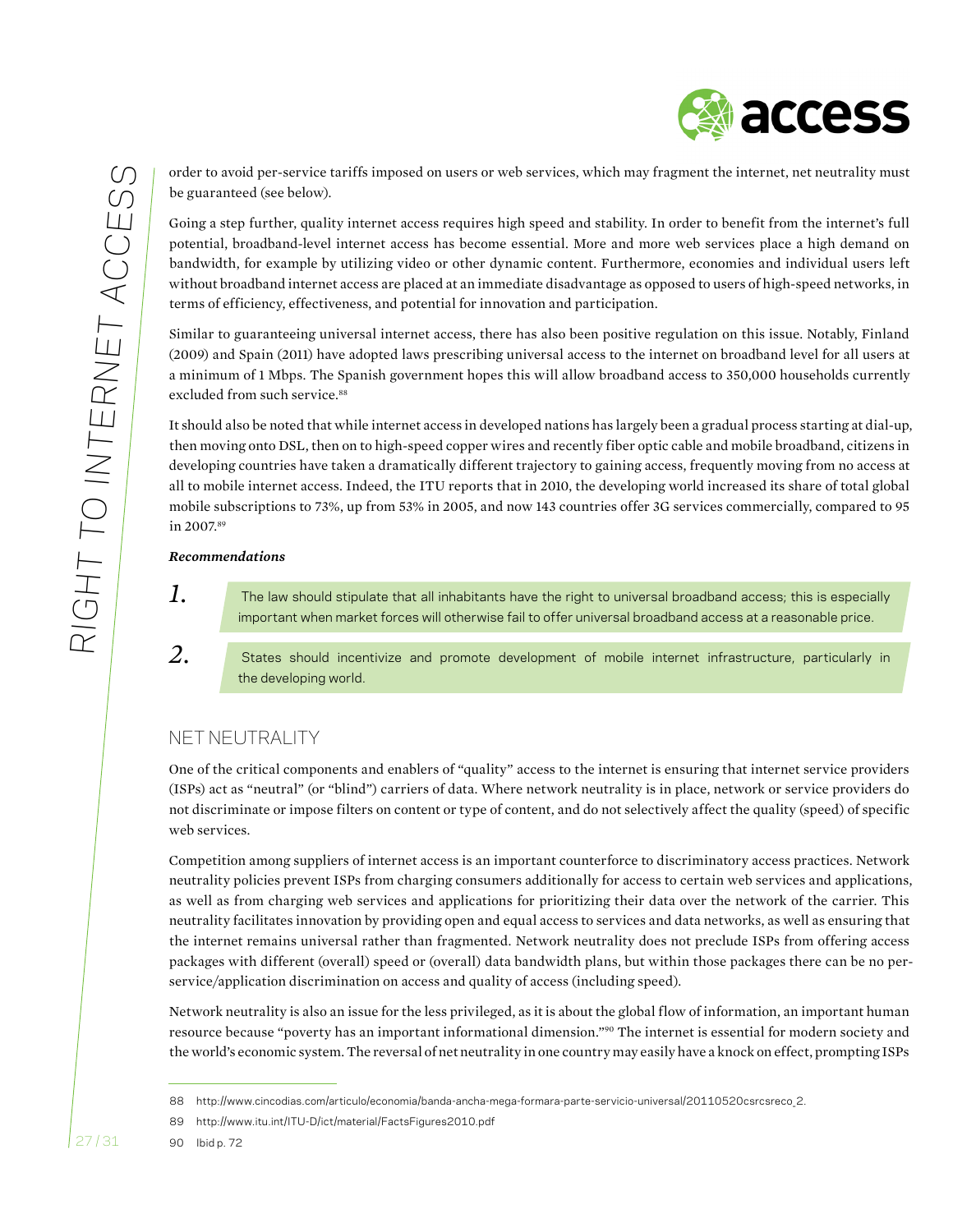

and their government regulators in other countries to follow suit, which will inevitably negatively impact the developing world. Neutral access is essential for social, political, and economic growth in developing countries. As big strides are made in bridging the digital divide and as developing countries invest in related infrastructure, it is essential that net neutrality is maintained.

Research shows that broadening access to wireless networks has a direct correlation to sustainable development. Governments around the world have recognized the importance of expanding access, for they are supporting the roll out of many e-government services to promote socioeconomic development. Micro businesses in remote areas as well as large multinational companies, having recognized that the Internet can reduce costs, speed up trade, and help connect them in a more meaningful and valuable way with consumers, are also prioritizing access. However, concerning trends in the West to control content and connectivity to the web have a direct impact on the internet policies of emerging economies, where adequate infrastructure and safeguards are not always in place. Thus as the internet plays an increasingly significant role in bettering the lives of individuals in emerging economies, it is crucial that net neutrality is enshrined not only in these regions, but worldwide.<sup>91</sup>

Around the world there have been few, but growing, legislative initiatives to codify network neutrality. In 2010, Chile was notably the first country to adopt legislation explicitly laying out network neutrality principles, guaranteeing "the right of anyone on the internet to use, send, receive or provide any content, application or legal service through the internet without blocking or arbitrary discrimination."92

In the United States, the Federal Communications Commission (FCC) ruled in December 2010 that fixed broadband providers should uphold certain network neutrality principles, focused on transparency, no blocking, no unreasonable discrimination, and reasonable network management. Rules imposed on mobile carriers for mobile broadband traffic were less stringent—including allowing for blocking of some applications—on grounds of more consumer choice between carriers, the rapid state of development of mobile internet, and capacity constraints still in place.93 These arguments are tenuous, at best.<sup>94</sup>

It was mobile broadband that spurred a legislative debate on net neutrality in the Netherlands in spring 2011. The issue came to the fore when mobile carriers proposed additional charges for services like VoIP (e.g., Skype) and text-overinternet (e.g., WhatsApp), explicitly arguing that they needed to compensate for their loss of income from calling and texting services. The Dutch legislature responded swiftly and adopted amendments to the Dutch Telecommunications Act, including explicit network neutrality principles.

Since the debate around net neutrality is often heated and ill informed, a report released in July of 2011 shed light on the subject, revealing that net neutrality is worth 155 billion Euros in Europe alone in 2010. Not only does this principle facilitate greater quality access to users and stimulate innovation, but is good for the bottom line.<sup>95</sup>

The European Data Protection Supervisor, Peter Hustinx, recently published an opinion on net neutrality,<sup>96</sup> which underlines that users should be given an option to have access to monitored or unmonitored networks, without having to pay more. Most notably, however, he added another dimension to the importance of upholding net neutrality by underlining its importance to enable the fundamental right to privacy. Access welcomes Hustinx's opinion as the privacy dimension is often overlooked when it comes to net neutrality. Access hopes this helps build momentum to achieving strong net neutrality regulation in the EU and elsewhere.

<sup>91</sup> To read more about the importance of net neutrality in the developing world, see: https://s3.amazonaws.com/access.3cdn. net/950e86b3f6bb1d8467f1m6bxeco.pdf

<sup>92</sup> http://www.subtel.cl/prontus\_subtel/site/artic/20100826/pags/ 20100826145847.html.

<sup>93</sup> FCC ruling, par. 94-101. http://hraunfoss.fcc.gov/edocs\_public/attachmatch/FCC-10-201A1.pdf

<sup>94</sup> https://www.accessnow.org/policy-activism/press-blog/not-neutrality-analysis-of-the-american-fccs-open-internet-order.

<sup>95</sup> http://businessnews.za.msn.com/WSJArticle.aspx?cp-documentid=159434871

<sup>96</sup> http://www.edps.europa.eu/EDPSWEB/webdav/site/mySite/shared/Documents/Consultation/Opinions/2011/11-10-07 Net neutrality EN.pdf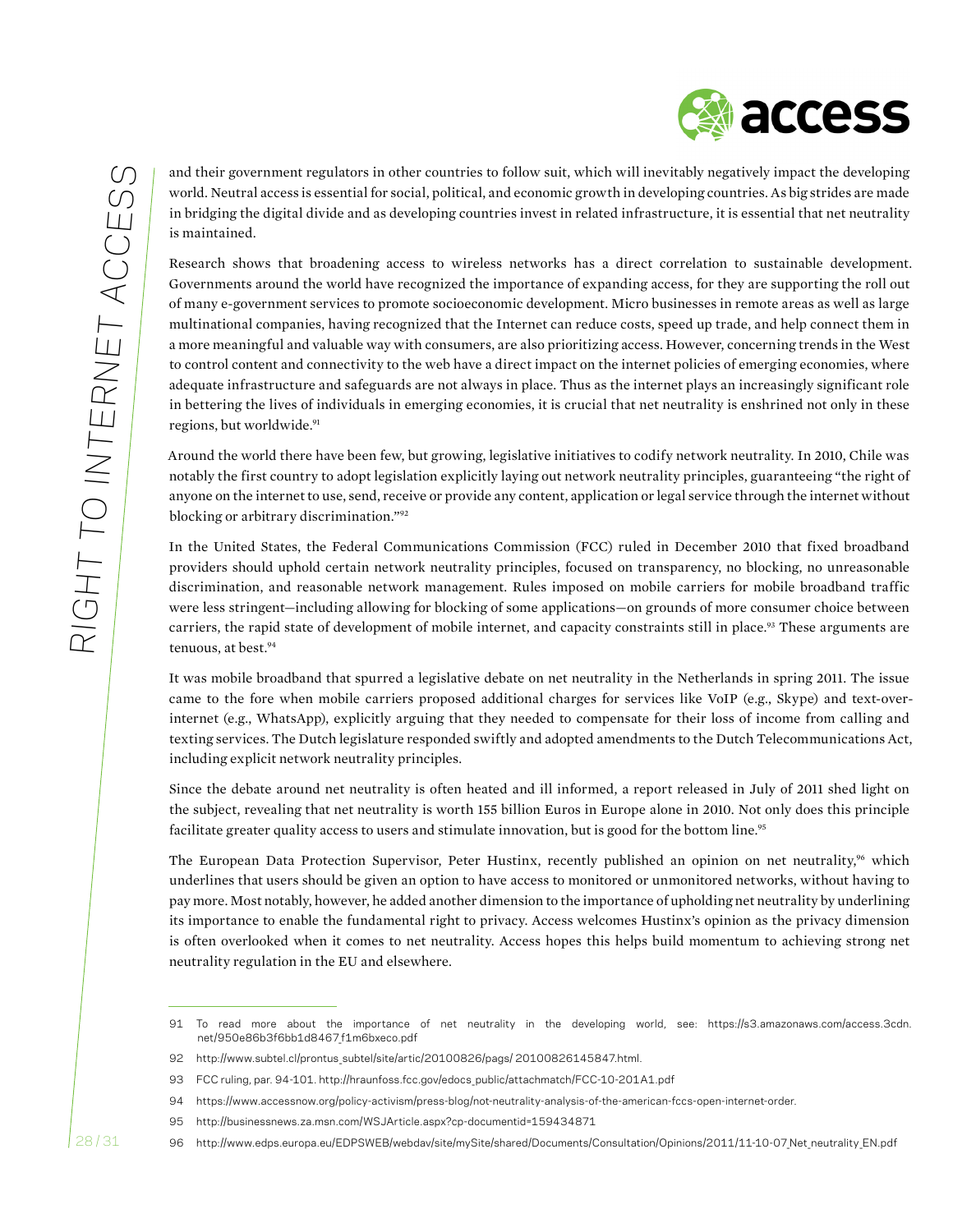

Given the extensive nature of network neutrality on how service providers run their networks, legislation has generally provided caveats to respect the need of ISPs to manage traffic to counter cyber-attacks, to prevent spam and malware, as well as to perform data prioritization and other network management functions needed to ensure quality of service. Userrequested filtering on ideological grounds (for example, to exclude porn or violence) can be possible only if the parameters are clearly indicated and the user is provided with clear opt-out options. Such additional filtering exceptions however, can complicate the legislation of net neutrality and require regulation to be as comprehensive and clear as possible, so as to not overstep the regulation's original intention (see the safeguards discussed in recommendation 6 below). That said, Access is strongly opposed to any efforts to filter the internet except for the purposes of network security and management, and believes that States should give primacy in regulation to user-based (client-side), opt-in filtering solutions, for those who really want filtered access to the internet.

#### *Recommendations*

- *1.* The law must stipulate that access to internet services and applications must not be hindered by Internet Service Providers (ISPs), unless for network management purposes, including preserving the network's security and stability, and preventing abuse (such as spam and malware).
- *2.* The law must stipulate that both wired and wireless providers (including mobile operators) must abide by the principles of net neutrality.
- *3.* The law must stipulate that there must not be discrimination in quality of access to internet services, including speed or stability of access, or per content or type of content.
- *4.* The law must stipulate that ISPs cannot make the price of internet access dependent on access to additional services or applications. Potential per-service charges should in principle only come from the application/web service itself and not from the access provider, unless so requested by the provider of the service or application.
- *5.* Any measure imposed on a specific web service or application for the purpose of network management, or other legitimate ground recognized under (1) needs to be made public by the ISP within three days of first imposition of that measure.
- *6.* The law may stipulate that it is permissible for ISPs to offer, at the customer's request, filtered internet access either at the provider level or by providing client-based filtering software (such as parental controls)—as long as both filtered and unfiltered service are of the same quality and price, and that customers retain the option to obtain unfiltered internet access service at any time. Access believes that States should exercise great caution in allowing the provision of filtered internet, and States should neither encourage nor mandate that filtered access be provided. Instead States should give primacy to user-based (client-side) filtering solutions wherever possible, for users who are desirous of filtered internet access.
- *7.*
- ISPs are allowed to charge end-users different prices for overall different speed and data plans.

#### Retaining access

In the past, the internet may have been a luxury, accessed as a hobby or welcome research help, rather than as a critical feature of our every day lives. Now, excluding someone from access to the internet has serious consequences for their ability to participate in society. As rightly stated in a recent OECD report, the world is no longer an information economy,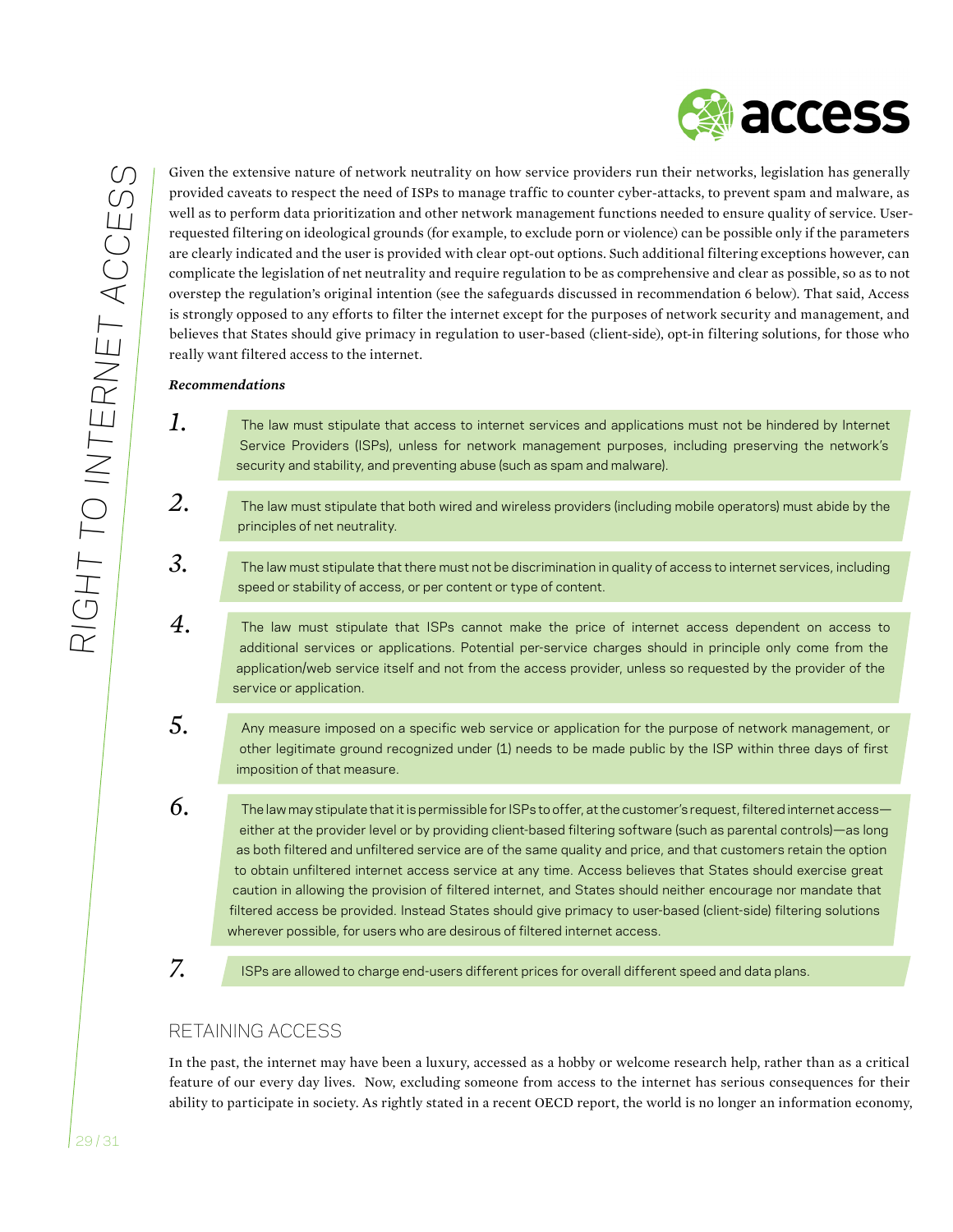

but an internet economy.97

Unfortunately, at the same time that a right to access the internet is legally being established in several States, countervailing forces are seeking to impose sanctions that may include cutting off internet access. This issue is especially coming to the fore in relation to copyright (also addressed as such in the section on the enforcement of copyright). Laws formalizing such a "three strikes" or "graduated response" approach—making it possible to suspend the internet connection of alleged repeated infringers—have been adopted in France (HADOPI) and the United Kingdom (Digital Economy Act 2010). Copyright debates elsewhere, as well as international trade agreements being negotiated, point to similar intentions by others.

It should be clear that access to the internet must not be revoked from anyone. It is an essential means of communication, of engagement in social, civil, economic, and political life, and is critical to many other purposes as well. The UN Special Rapporteur on the right to freedom of opinion and expression has made clear that cutting off internet access is a disproportionate sanction to alleged acts of copyright infringement.<sup>98</sup>

In the Netherlands, a legislative amendment adopted in June 2011 prescribes to only allow ISPs to cut off web access under limited predefined circumstances — per subscriber's request, payment failure, fraud, end of term, court or legal order, or under circumstances beyond the ISP's control — thus preventing cutoffs related to copyright infringement.<sup>99</sup>

#### *Recommendation*

*1.* As access to <sup>a</sup> quality internet connection — one thatis fast, stable, unmonitored, uncensored, and neutral — is fundamental to the realization and enjoyment of a plethora of human rights and free, full, and safe participation in society, no law should prescribe to cut off internet access as punishment, deterrent or prevention of further copyright violations. There should not be positive legislation to impose cutoff-restrictions on ISPs either, unless in circumstances where arbitrary cutoffs are commonplace or where only a single ISP services a geographical space.

<sup>97</sup> OECD, "The Seoul Declaration for the Future of the Internet Economy", 18 June 2008: pg 31. http://www.oecd.org/dataoecd/49/28/40839436. pdf

<sup>98 &</sup>quot;Report of the Special Rapporteur on the promotion and protection of the right to freedom of opinion and expression, Frank La Rue," 16 May 2011. Par. 49, 78-79.

<sup>99</sup> https://zoek.officielebekendmakingen.nl/dossier/32549/kst-32549-40.